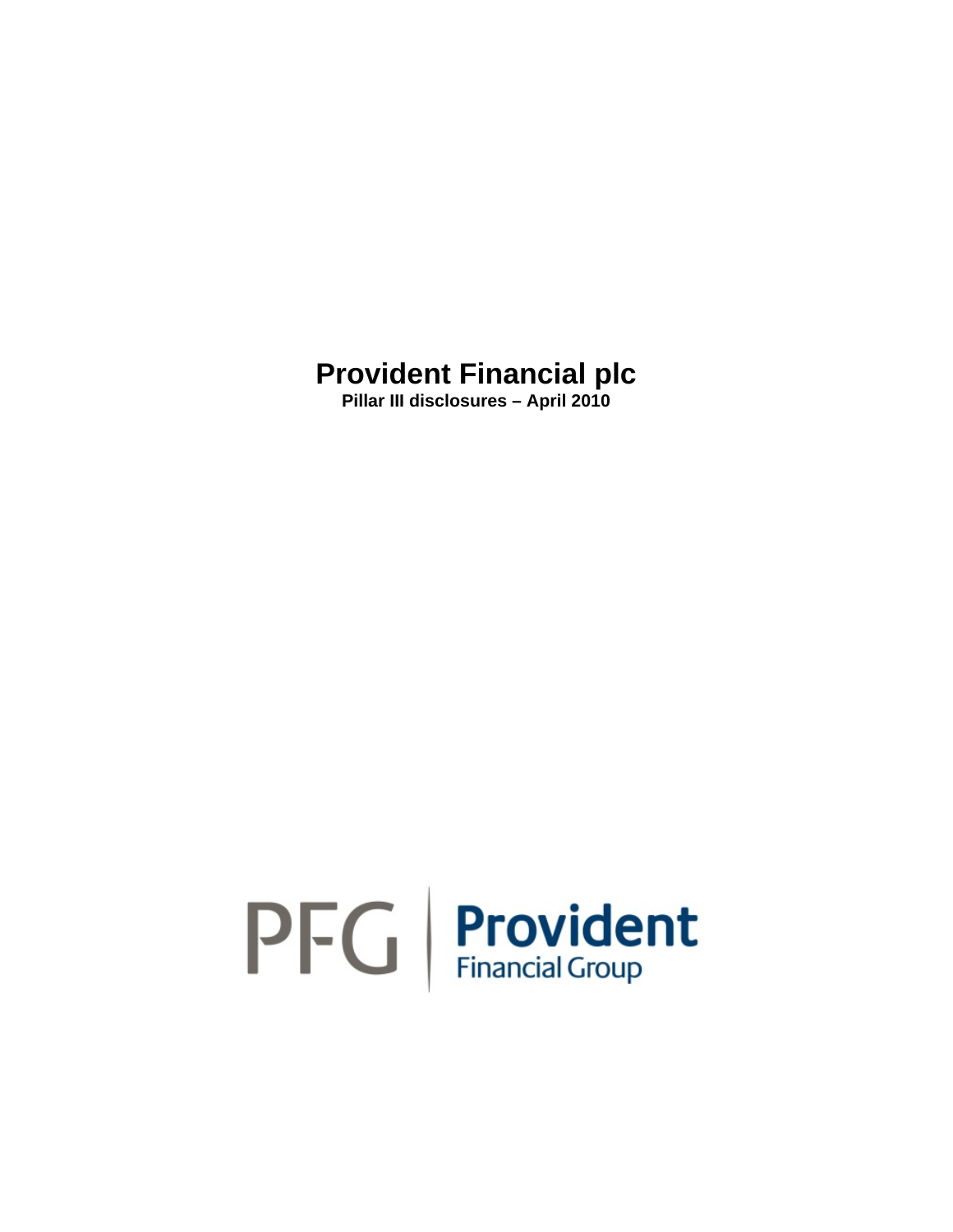**Pillar III disclosures – April 2010** 

## **Contents**

|    |                                            | Page      |
|----|--------------------------------------------|-----------|
| 1. | Introduction                               | $1 - 2$   |
|    | 2. Risk management objectives and policies | $3 - 15$  |
|    | 3. Capital adequacy                        | $16 - 18$ |
|    | 4. Credit risk                             | $19 - 22$ |
|    | 5. Counterparty credit risk                | $23 - 24$ |
| 6. | Interest rate risk                         | 25        |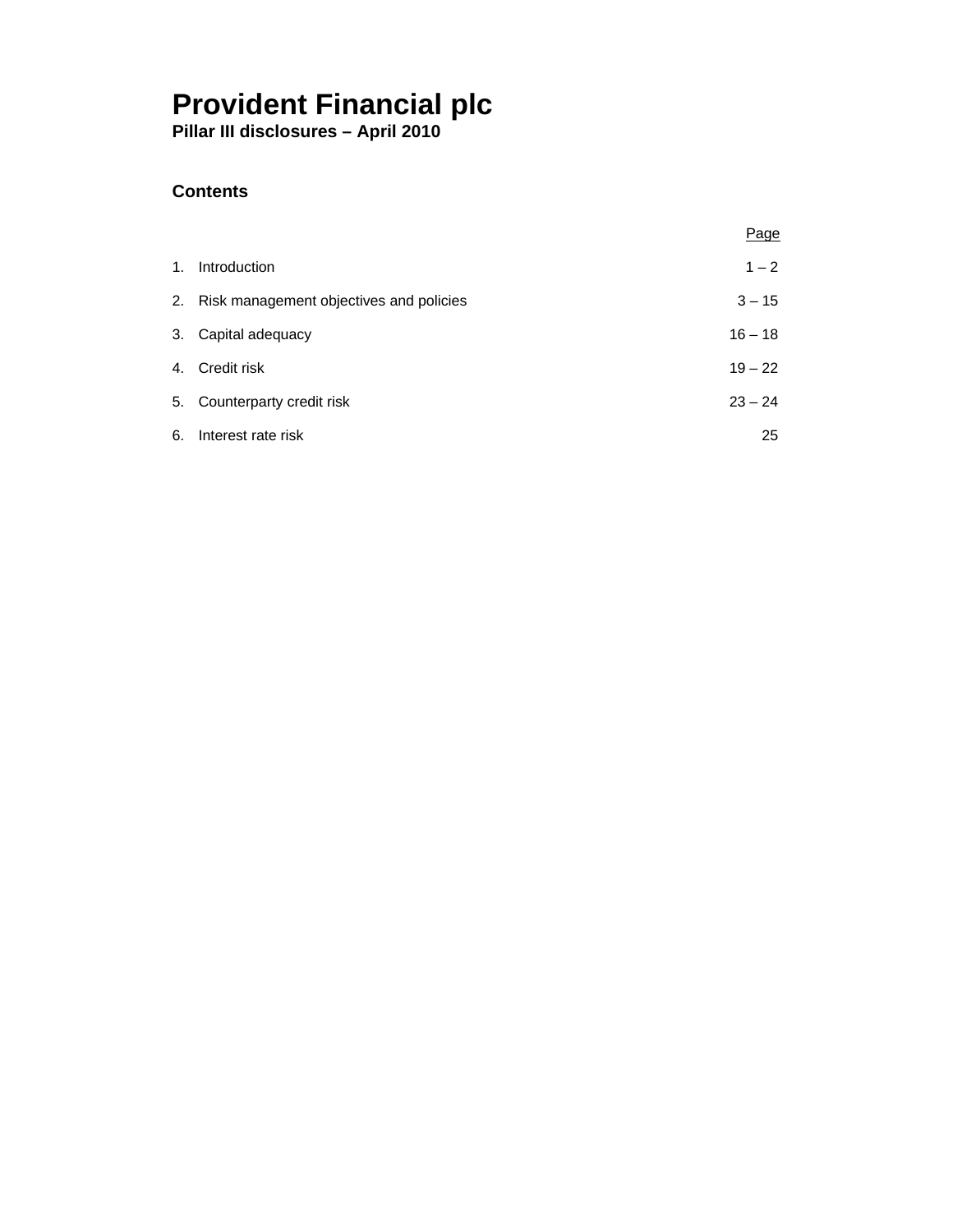**Pillar III disclosures – April 2010** 

### **1. Introduction**

### **1.1 Background**

The Provident Financial consolidated group (the group) comprises two principal trading operations:

- The Consumer Credit Division (CCD) providing home credit and unsecured direct repayment loans to the non-standard UK consumer credit market; and
- Vanquis Bank which provides credit cards to the non-standard UK consumer credit market.

Vanquis Bank holds a banking licence and is therefore regulated by the Financial Services Authority (FSA). In its supervisory role, the FSA sets requirements relating to capital adequacy, liquidity management and large exposures. Vanquis Bank does not currently take deposits.

CCD operates under a number of consumer credit licences granted by the Office of Fair Trading but is not regulated by the FSA. However, the group, incorporating both CCD and Vanquis Bank, is the subject of consolidated supervision by the FSA by virtue of Provident Financial plc being the parent company of Vanquis Bank. The FSA sets requirements for the consolidated group in respect of capital adequacy and large exposures but not in respect of liquidity.

### **1.2 BASEL II**

The BASEL II regulatory framework is a revision to the existing BASEL I regulatory framework. The aim of BASEL II is to make regulatory capital requirements more risk sensitive and representative of risk management controls and procedures in place within firms.

The BASEL II framework has been implemented in the European Union via the Capital Requirements Directive (CRD). The group and Vanquis Bank adopted the CRD with effect from 1 January 2008. The CRD comprises three Pillars:

- Pillar I is the calculation of minimum regulatory capital requirements firms are required to keep for credit, market and operational risk;
- Pillar II requires an Internal Capital Adequacy Assessment Process (ICAAP) by firms to assess whether additional regulatory capital over and above Pillar I should be held based on the risks faced by a firm and the risk management processes in place. This is followed by a supervisory review process prior to the FSA setting a firm's Individual Capital Guidance (ICG); and
- Pillar III complements Pillars I and II and aims to encourage market discipline by developing a set of disclosure requirements which allows market participants to assess key pieces of information on a firm's capital, risk exposures and risk management processes.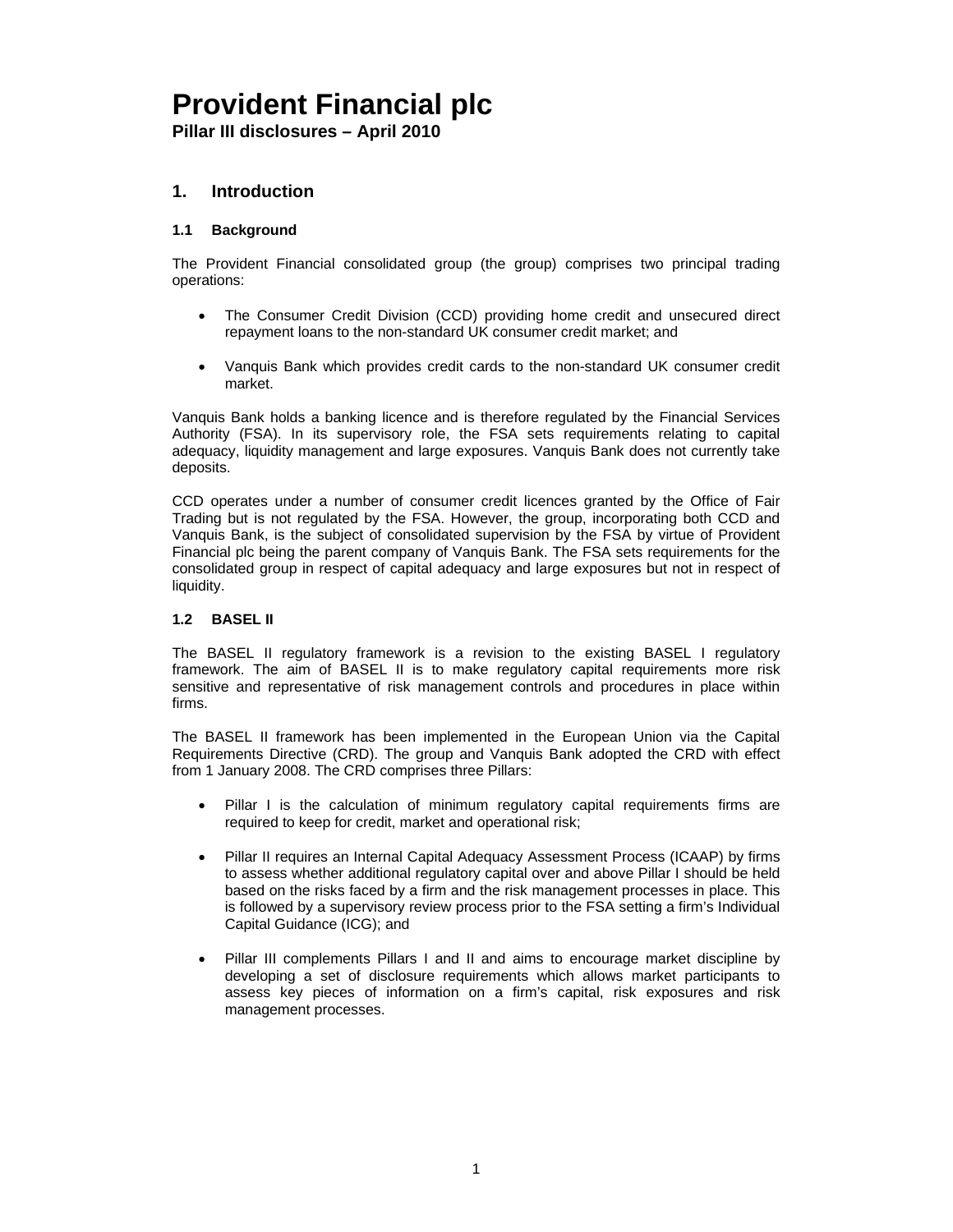**Pillar III disclosures – April 2010** 

## **1. Introduction (continued)**

### **1.3 Pillar III disclosure policy**

The group's Pillar III disclosure policy is as follows:

### **Frequency of disclosures**

Pillar III disclosures will be made on an annual basis using the group's year end date of 31 December. The disclosures will be published by 30 April each year. More frequent disclosures will be made if there is a material change in the nature of the group's risk profile during any particular year.

#### **Media and location of Pillar III disclosures**

The Pillar III disclosures will be published on the group's corporate website www.providentfinancial.com.

### **Board approval**

The group's Pillar III disclosure policies were approved by the Board of Directors (the Board) on 19 June 2008.

### **1.4 Basis of Pillar III disclosures**

The Pillar III disclosures have been prepared for the group as a whole in accordance with the rules laid out in the FSA handbook BIPRU Chapter 11. The disclosures provide information on the capital adequacy and risk management processes of the group.

The results of all subsidiary undertakings have been included in the Pillar III disclosures. The ability of Vanquis Bank Limited to pay dividends to Provident Financial plc is restricted by regulatory capital requirements. There are no other current or foreseen material practical or legal impediments to the prompt transfer of capital resources or repayments of liabilities between Provident Financial plc and its subsidiary undertakings.

The Pillar III disclosures were approved for publication on 26 April 2010.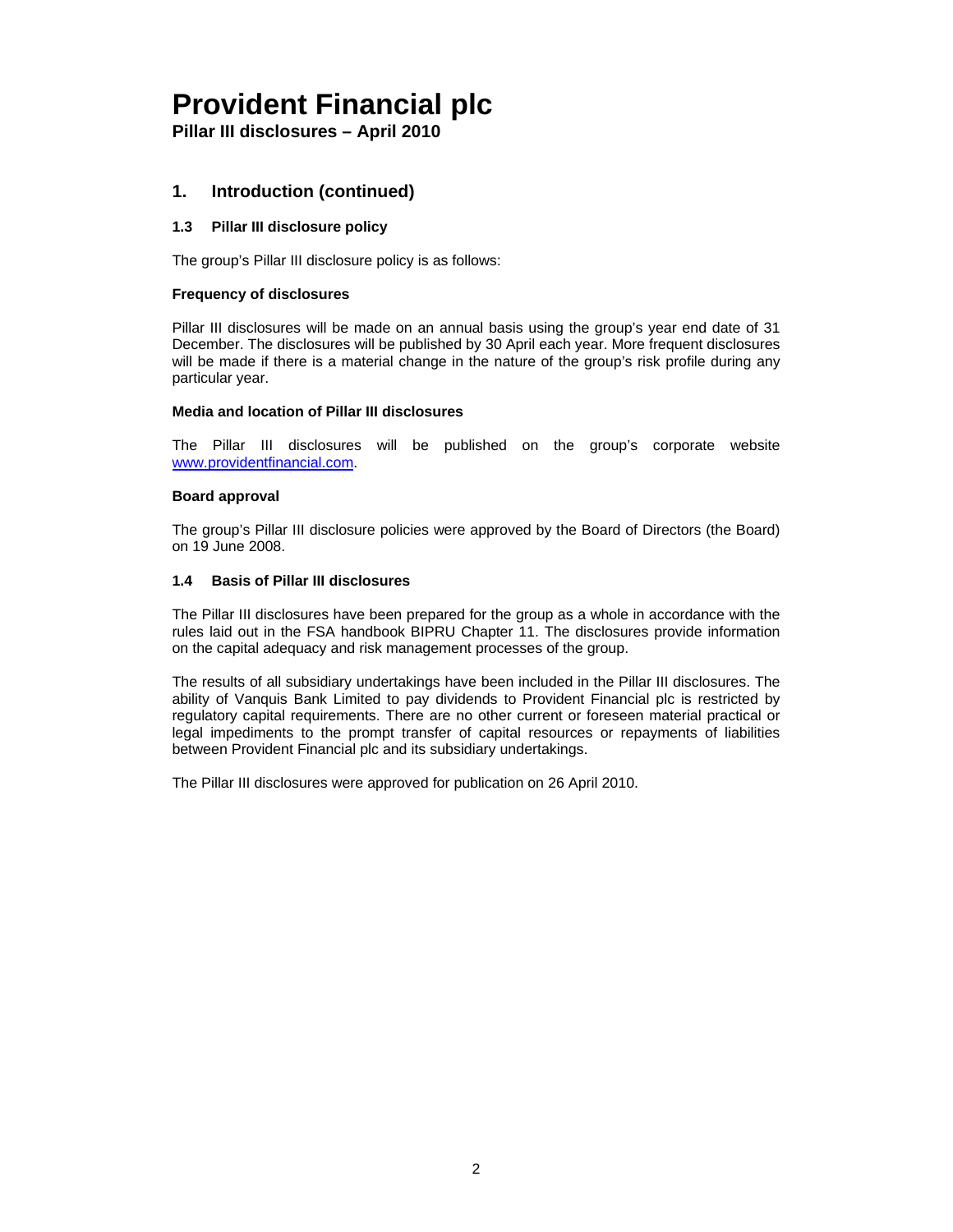**Pillar III disclosures – April 2010** 

### **2. Risk management objectives and policies**

### **2.1 Risk management objectives**

The risk management objective of the Board is to maintain an effective internal control and risk management framework to prudently manage the risks that arise from the group's operations and maintain a sufficient level of regulatory capital in excess of the ICG set by the FSA.

### **2.2 ICAAP**

In accordance with the CRD, the group is required to conduct an ICAAP on an annual basis or more frequently if there is a material change in the nature, trading status or risk profile of the group. The ICAAP allows the Board to assess whether the group's risk management objective is being met.

The key output of the ICAAP is a document which:

- Considers the adequacy of the group's internal control and risk management framework;
- Assesses the risks faced by the group and, in light of the internal control and risk management framework in place, ascertains the level of regulatory capital that should be held to cover those risks over a five year period in line with the group's corporate planning cycle; and
- Undertakes stress testing of the calculated regulatory capital requirement to ensure that the group would maintain adequate regulatory capital under severely stressed conditions.

The group has operated to interim capital guidance set by the FSA since 1 January 2008 whilst the group's ICAAP was being considered by the FSA. In September 2009, the FSA set final ICG for the group, which is not materially different from the interim capital guidance set by the FSA.

The ICAAP has now been embedded into the group's risk management framework. In achieving this, the group's risk registers have been updated to ensure each of the group's risks is allocated into the FSA risk categories. In addition, estimates are made of the level of regulatory capital, if any, that should be held against each risk and then, after aggregating these amounts, this total is compared to the group's regulatory capital requirement as set by the FSA and the group's actual level of regulatory capital. On an annual basis, or more frequently if required, the group's ICAAP document is updated and approved by the Board.

Sections 2.3 and 2.4 of this report set out:

- The key features of the group's internal control and risk management framework that are assessed as part of the ICAAP; and
- The key risks faced by the group which are considered within the ICAAP to assess the overall level of regulatory capital required to be held by the group after taking account of the adequacy of the group's internal control and risk management framework.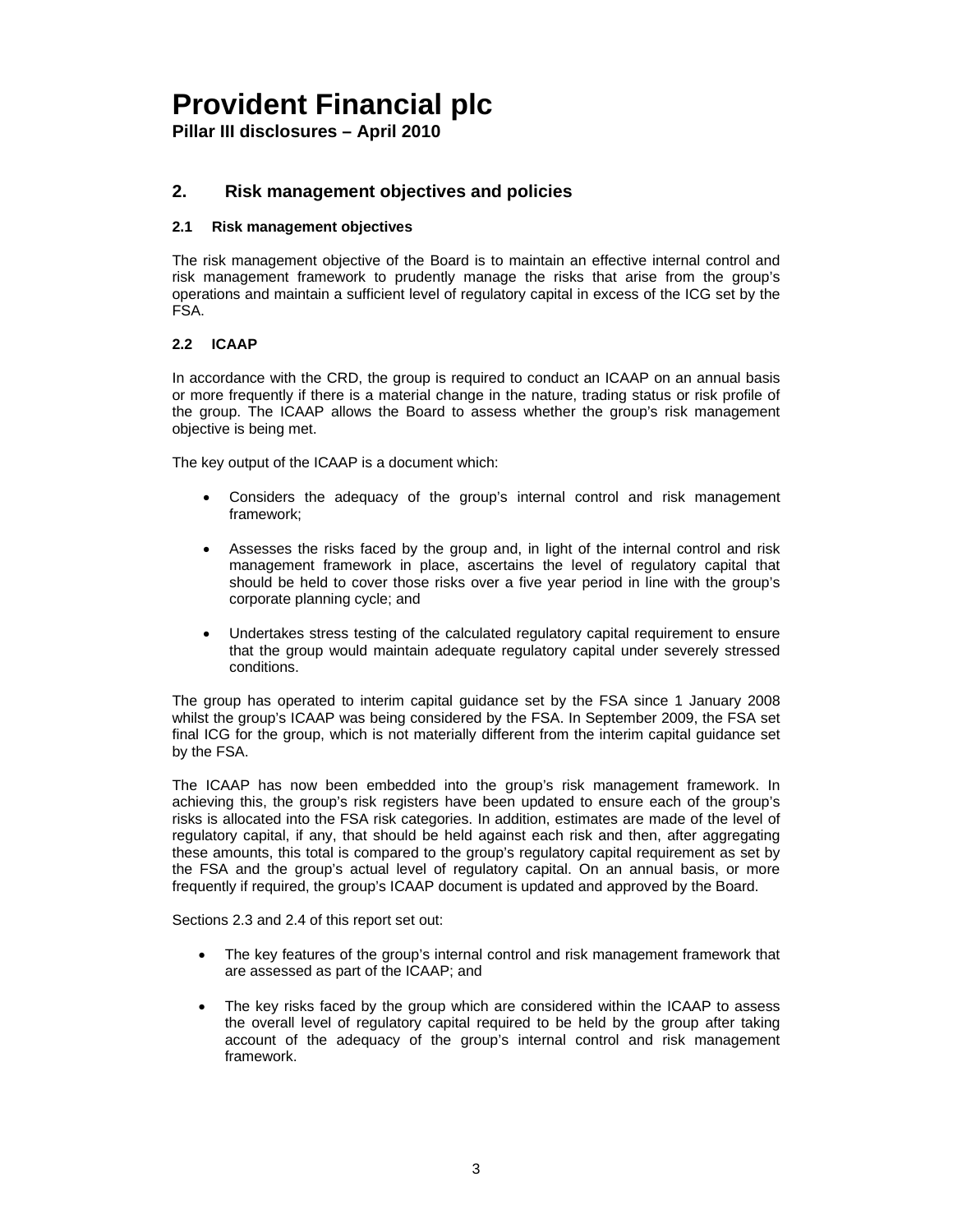**Pillar III disclosures – April 2010** 

## **2. Risk management objectives and policies (continued)**

### **2.3 Internal control and risk management framework**

The overall group internal control and risk management framework is the responsibility of the Board. Certain responsibilities in respect of internal control and risk management are delegated to various sub-committees who report directly to the Board. The Board and its committees are supported by various policies, procedures and reporting mechanisms as set out in the following chart:



The group's risk appetite is defined by the policies, controls and approval limits determined within the internal control and risk management framework. This ensures that the group has an effective system of internal control and risk management to manage the group prudently within its regulatory capital requirements and to mitigate the potential for material financial loss to the business. Taking each of the above control mechanisms in turn:

### **Board of Directors**

The Board is responsible for the group's overall system of internal control and for reviewing its effectiveness. The Board comprises three Executive Directors, three Non-Executive Directors and a Non-Executive Chairman and now meets nine times a year including an annual three day planning conference. The Board delegates authority to a number of formal subcommittees including the Audit Committee, the Risk Advisory Committee and the Executive Committee.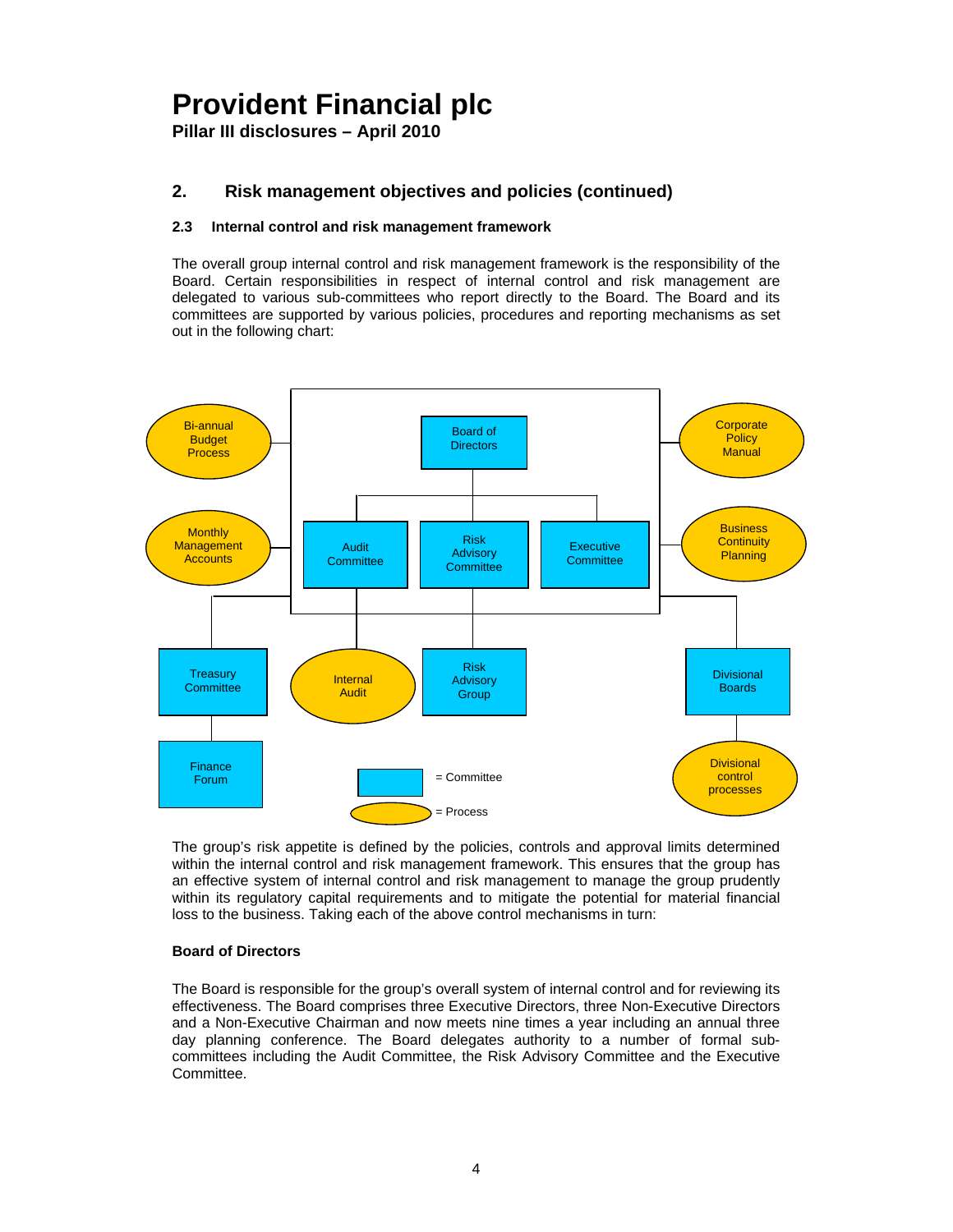**Pillar III disclosures – April 2010** 

## **2. Risk management objectives and policies (continued)**

### **Audit Committee**

The Audit Committee comprises the Non-Executive Directors. The Executive Directors, Head of Audit & Risk, Group Financial Controller and the external audit partner from PricewaterhouseCoopers normally attend all meetings by invitation. The Audit Committee meets three times a year and is responsible for monitoring group-wide internal financial controls, appointment and appraisal of the external auditors, agreeing the internal audit plan each year, reviewing the reports produced by internal audit and reviewing the group's whistleblowing policy. The Audit Committee also reviews the financial statements, interim reports and preliminary announcements of the group including any significant accounting judgements made in preparing them.

### **Internal audit**

The group operates an in-house internal audit function led by the Head of Audit & Risk.

An annual programme of work is established and approved by the Audit Committee which targets and reports on higher risk areas as identified by the group's key risk registers. Board and Audit Committee papers include a summary of the results and recommendations from each internal audit review and a follow-up of previously reported recommendations.

### **Risk Advisory Committee (RAC)**

The group's risk management framework is managed by the RAC on behalf of the Board. The RAC comprises the three Non-Executive Directors and the Finance Director. The remaining Executive Directors, Head of Audit & Risk and Group Financial Controller normally attend by invitation. The RAC keeps the group's risk registers under review, considers the most important risks facing the group, including credit and operational risk, and is responsible for approving the group's annual Documented Risk Assessment (DRA) and approving the group's ICAAP document prior to submission to the Board. The RAC meets three times a year and delegates a number of responsibilities to the Risk Advisory Group (RAG).

### **Risk Advisory Group (RAG)**

The RAG comprises the Executive Directors, the Company Secretary, the Head of Audit & Risk and the Group Financial Controller. The divisional Heads of Risk normally attend by invitation. The RAG formally meets four times a year and considers the extent and nature of the risks facing the group, the extent and categories of risk which are acceptable to bear, the likelihood of the risk materialising, the group's ability to mitigate any risk, and the costs of operating particular controls relative to the benefits obtained. It also reviews the risk registers prepared by the divisional risk committees twice a year, challenging and making changes where appropriate. In addition, it has primary responsibility for producing the DRA and the ICAAP document. It submits a schedule of key risks, divisional key risk registers, the DRA and the ICAAP document to the RAC for review and approval.

#### **Executive Committee**

The Executive Committee comprises the three Executive Directors and is chaired by the Chief Executive. The committee normally meets at least once a week, and more frequently as required, and deals with matters relating to the general running of the group. These matters include monitoring the weekly performance of the group's businesses, approving capital expenditure projects and long term contracts subject to certain limits, approving treasury related transactions and annually reviewing corporate and accounting policies.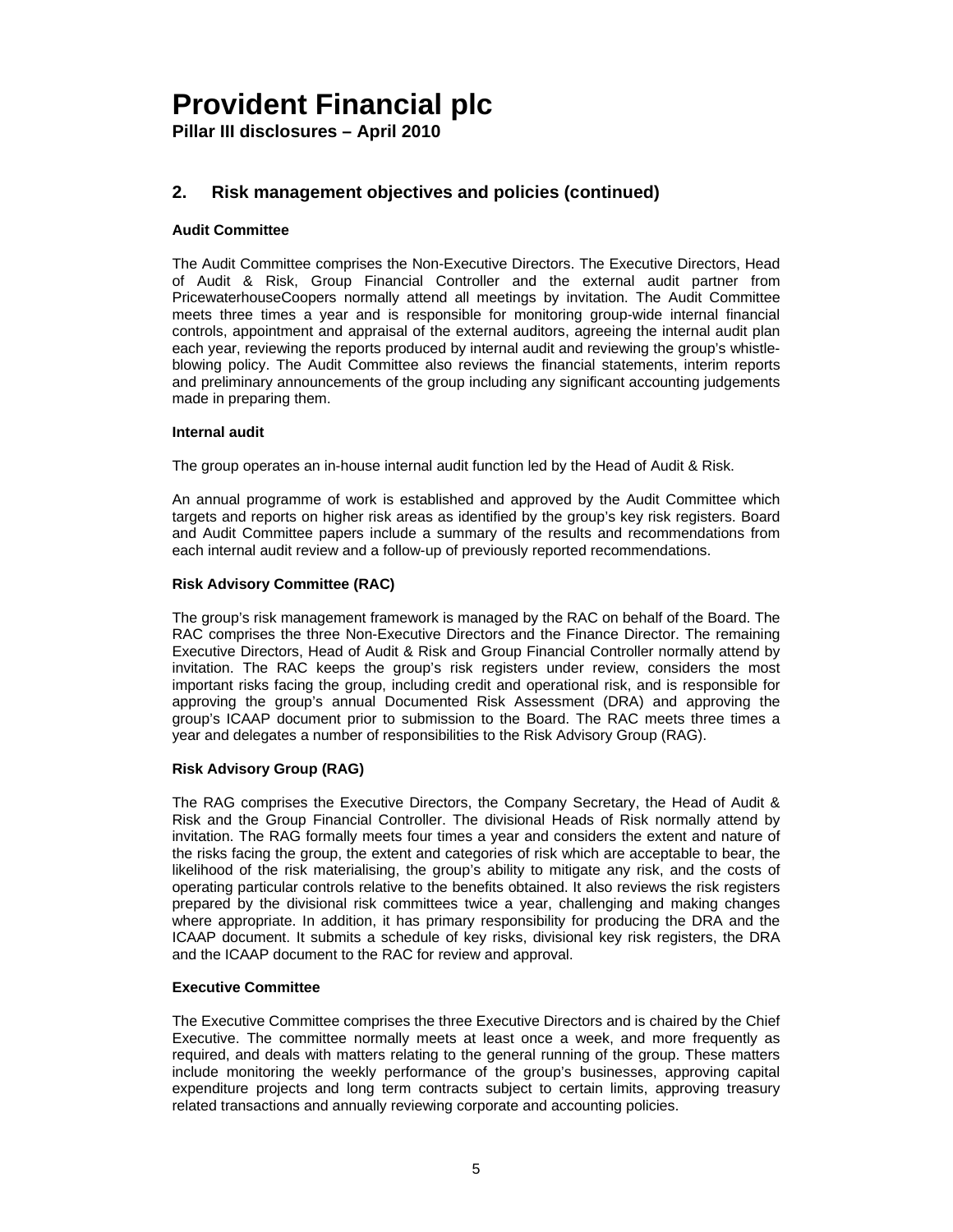**Pillar III disclosures – April 2010** 

## **2. Risk management objectives and policies (continued)**

### **Treasury Committee**

The Treasury Committee is chaired by the Finance Director and comprises the key heads of finance, treasury, tax and legal within the group. The Treasury Committee manages the treasury activities of the group and meets at least six times a year. The Treasury Committee is not a formal sub-committee of the Board but it regularly reports to the Board on compliance with treasury policies and other treasury matters. The Treasury Committee is also responsible for monitoring the group's capital adequacy and liquidity positions.

### **Finance Forum**

The Finance Forum is chaired by the Finance Director and comprises the key heads of finance, treasury, tax and legal within the group. The role of the Finance Forum is to monitor and discuss accounting and internal control issues, trading performance, tax and investor relations matters. The Finance Forum meets at least six times a year in conjunction with the Treasury Committee.

#### **Divisional Boards**

The group has two divisional Boards; CCD and Vanquis Bank, both of which report to the group Chief Executive. Each divisional Board is responsible for the day-to-day operations of their division. The divisional Boards have implemented various controls to mitigate the risks specific to their business.

#### **Divisional control processes**

The divisions have a number of important controls to manage risk.

#### CCD

In addition to the control from the divisional Board and those group-wide controls set out above, the most significant divisional controls within CCD are as follows:

- *Project Governance* A governance framework to oversee significant business projects undertaken by CCD.
- *Risk Committee* Reports to the CCD Board and into the group RAG and is responsible for the management and reporting of risk within CCD and for updating the divisional risk register on at least a quarterly basis.
- *Risk management function*  Supports the Risk Committee in the identification and management of risks.
- *Credit Committee*  Implements credit policy and monitors credit performance.
- *Field risk*  Responsible for the detection of fraud in the field operations of CCD.
- *Compliance function* Responsible for assessing compliance with laws and regulations within CCD.
- *Hierarchy of field structure* Well-established hierarchical structure to manage and control the field workforce of CCD.

#### Vanquis Bank

As a regulated entity with a banking license, Vanquis Bank replicates a number of the internal control and risk management processes typically only held at a group level in many organisations. In addition to the group-wide controls set out above, the most significant controls within Vanquis Bank are as follows: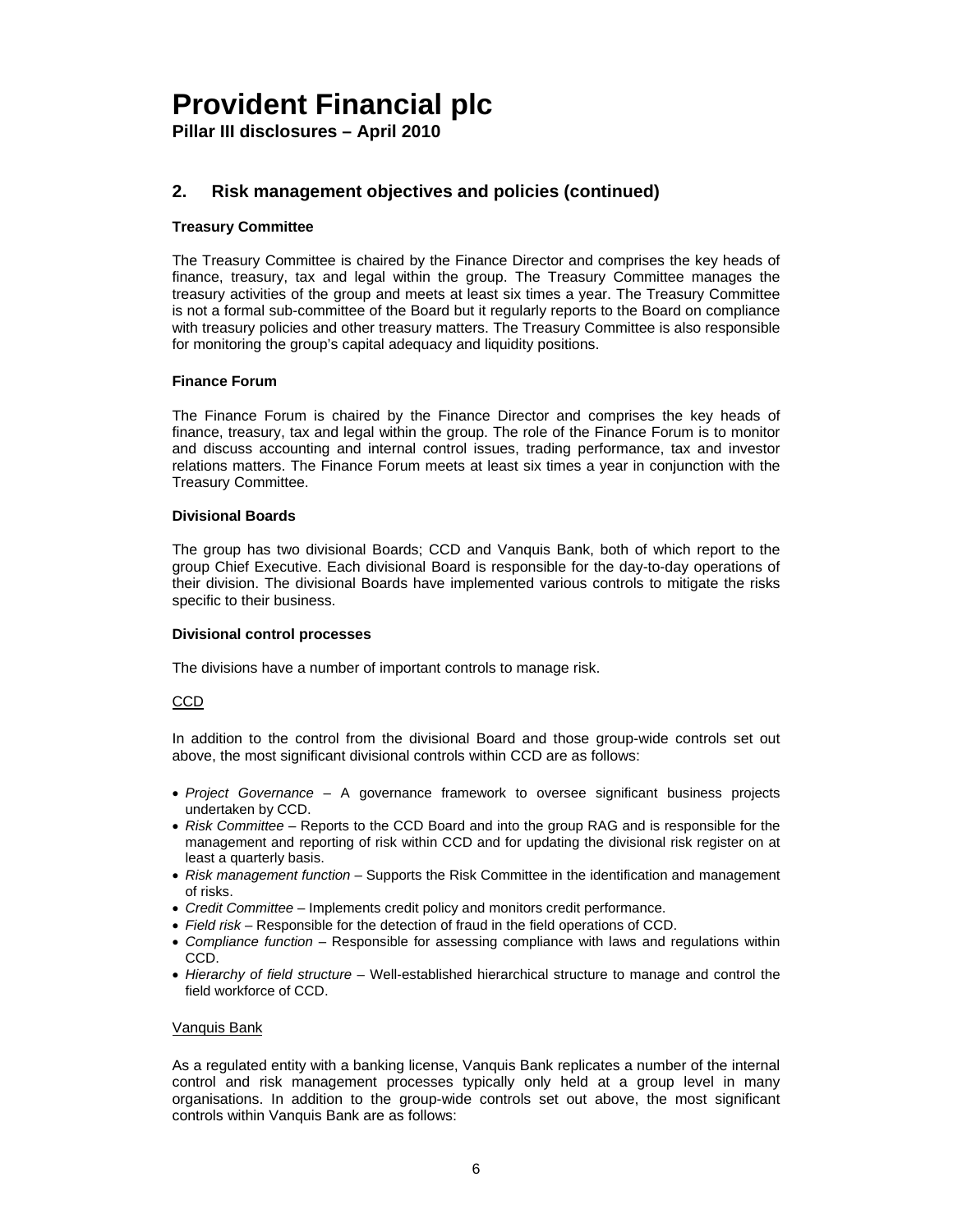**Pillar III disclosures – April 2010** 

## **2. Risk management objectives and policies (continued)**

- *Project Governance*  An Executive sign-off committee to oversee project justification and execution.
- *Audit Committee* Chaired by an independent Non-Executive Director, the Vanquis Bank Audit Committee is separate from the group Audit Committee.
- *Risk Committee* Reports to the Vanquis Bank Board and into the Group RAG and is responsible for the management and reporting of risk within Vanquis Bank and for updating the divisional risk register on at least a quarterly basis. Chaired by an independent Non-Executive Director.
- *Treasury Committee* Responsible for the day-to-day monitoring of liquidity and capital within Vanquis Bank.
- *Risk management function*  Supports the Risk Committee in the identification and management of risks.
- *Credit Committee*  Implements credit policy and monitors credit performance.
- *Risk identification and controls self assessment framework*  Ongoing self assessment of control effectiveness against identified risks facing each business area within Vanquis Bank.
- *TCF Committee*  Responsible for embedding TCF within Vanquis Bank.
- *Compliance function* Responsible for assessing compliance with laws and regulations within Vanquis Bank.
- *In-house reviews* A specific Vanquis Bank internal audit function which supplements the work of group internal audit.
- *Early warning bulletin* A pre-determined process to escalate potential business issues throughout Vanquis Bank.

#### **Biannual budget process**

Each division produces a formal budget in November each year covering the current year outturn, the budget for the following year and the forecast for the four subsequent years. The budgets are fully aligned to the group's strategy. Each division presents its budget to the Executive Directors before the budgets are consolidated and submitted to the Board for approval at the December Board meeting. A formal budget update is performed in May of the following year which is again approved by the Board.

#### **Monthly management accounts**

Monthly management accounts are prepared comparing actual trading results by division to budget and the prior year. Capital adequacy, funding and economic trends are also reported monthly. A rolling forecast of the full year out-turn is produced as part of the management accounts pack. Management accounts are distributed to the Executive Directors and senior members of the management team on a monthly basis and are distributed to the Board for each Board meeting.

#### **Corporate policy manual**

The group has a corporate policy manual setting out authority levels within the group. The corporate policy manual is distributed to each divisional Board and each divisional Board is required to confirm compliance with these policies on a biannual basis and outline any areas of non-compliance during the year.

#### **Business continuity planning**

Each division is responsible for preparing, maintaining and testing its own business continuity plans and ensuring that their plans are fit for purpose within the framework and strategy agreed by the RAG.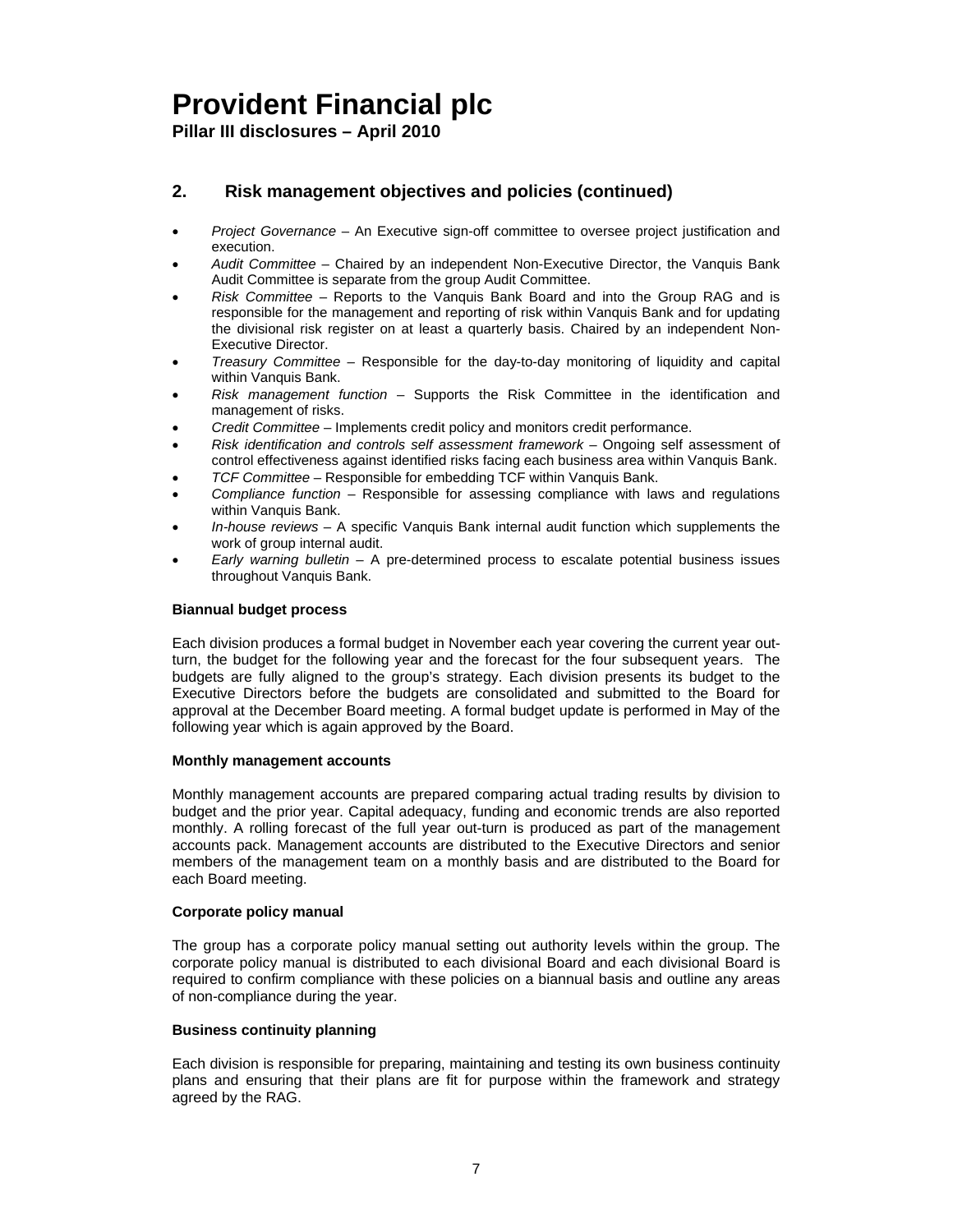**Pillar III disclosures – April 2010** 

## **2. Risk management objectives and policies (continued)**

### **2.4 Key risks faced by the group**

In the course of its business, the group is exposed to a wide range of risks. For the purposes of undertaking the ICAAP, the group's risks are categorised into the FSA's GENPRU 1.2.30 risk classes as follows:

Pillar I risks:

- Credit risk;
- Operational risk; and
- Market risk.

Pillar II risks:

- Tax risk;
- Liquidity risk;
- Interest rate risk;
- Foreign exchange risk;
- Business risk;
- Reputational risk;
- Regulatory risk;
- Concentration risk; and
- Pension risk.

The definition of these risks and the associated controls and procedures in place to mitigate the risks are as follows:

#### **2.4.1 Credit risk**

Credit risk is the risk that the group will suffer loss in the event of a default by a customer or bank counterparty. A default occurs when the customer or bank fails to honour repayments as they fall due. Customer defaults in the non-standard credit market are typically higher than in more mainstream markets. In addition, the current economic climate has led to increased impairment levels in the credit market generally.

### **CCD**

Credit risk management for CCD is the responsibility of the CCD Credit Committee. The CCD Credit Committee comprises the CCD Board and the Head of Credit Management and is responsible for approving product criteria and pricing. All changes to lending policy must be approved by the CCD Credit Committee, which meets at least every two months.

Credit Risk is managed using a combination of lending policy criteria, credit scoring (including behavioural scoring), policy rules, individual lending approval limits, central underwriting, and a home visit to make a decision on applications for credit.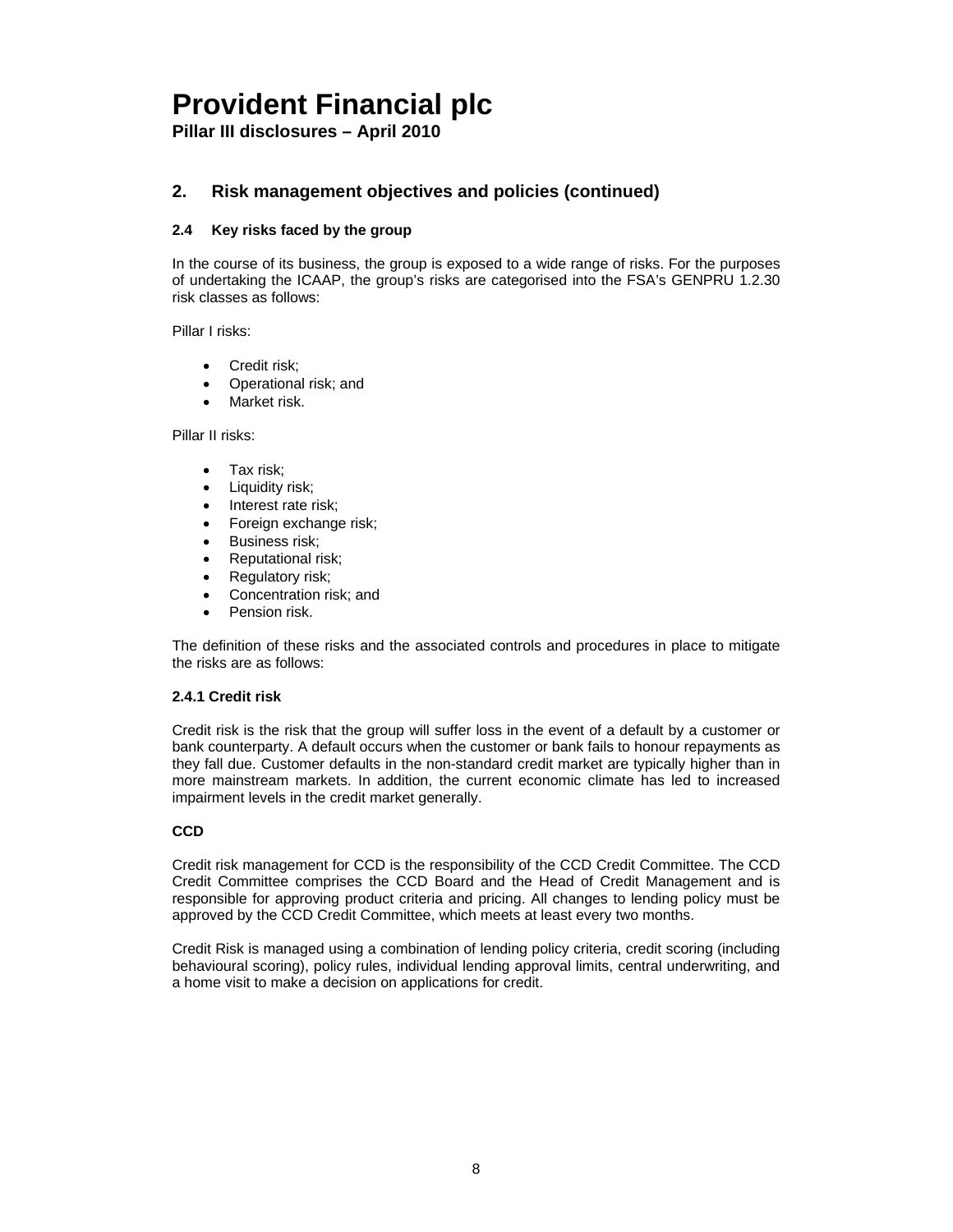**Pillar III disclosures – April 2010** 

## **2. Risk management objectives and policies (continued)**

The home credit business is uniquely placed to manage impairment through challenging economic conditions. The loans offered by home credit are short-term, typically a contractual period of around a year, with an average value of between £300 and £500. The loans are underwritten in the home by an agent with emphasis placed on any previous lending experience with the customer and the home credit agent's assessment of the credit risk based on a completed application form and the home visit. Once a loan has been made, the agent visits the customer weekly to collect payment. The agent is well placed to identify signs of strain on a customer's income and can moderate lending accordingly. Equally, the regular contact and professional relationship that the agent has with the customer allows them to manage customers' repayments effectively even when the household budget is tight. This can be in the form of taking part payments, occasionally allowing missed payments or restructuring the debt in order to maximise cash collections.

Agents are paid commission for what they collect and not for what they lend so their primary focus is on ensuring loans are affordable at the point of issue and then on collecting cash. Affordability is reassessed by the agent each time an existing customer is re-served, or not as the case may be. This normally takes place within 12 months of the previous loan because of the short-term nature of the product.

The underwriting of direct repayment loans is also performed in the home. The emphasis is placed on employment and residential history, credit bureau reports, bank statements, salary slips, disposable income calculations, and the home visit. Average loan sizes are typically £1,800 repayable monthly via direct debit over a two-year period.

Behavioural scoring is used in home credit to support further lending decisions. An assessment of the credit risk of the customer is determined, based on the performance of the customer over the past 30 weeks. This risk assessment is used to set a lending limit for each customer (which could be zero). The home credit agent will combine their knowledge of the customer with the information from the behavioural scoring system.

Arrears management within CCD is a combination of central letters, central telephony, and field activity undertaken by field management. This will often involve a home visit to discuss the customer's reasons for non-payment and to agree a resolution.

Weekly and monthly monitoring is undertaken by two departments: Credit Management and Portfolio Analysis & Forecasting. Monitoring occurs at both the product portfolio level and at field management level. Any significant departures from expected performance, together with the reason for departure, are reported to the CCD Credit Committee for it to determine the appropriate action.

#### **Vanquis Bank**

Oversight of Vanquis Bank credit risk is managed by the Vanquis Bank Credit Committee. The Vanquis Bank Credit Committee comprises the Managing Director, Commercial Director and the Directors of Finance, Credit and Operations and meets at least quarterly. The Committee manages all credit risks of Vanquis Bank, specifically to ensure that the approach to lending is within sound risk and financial parameters and that key metrics are reviewed to ensure compliance to policy.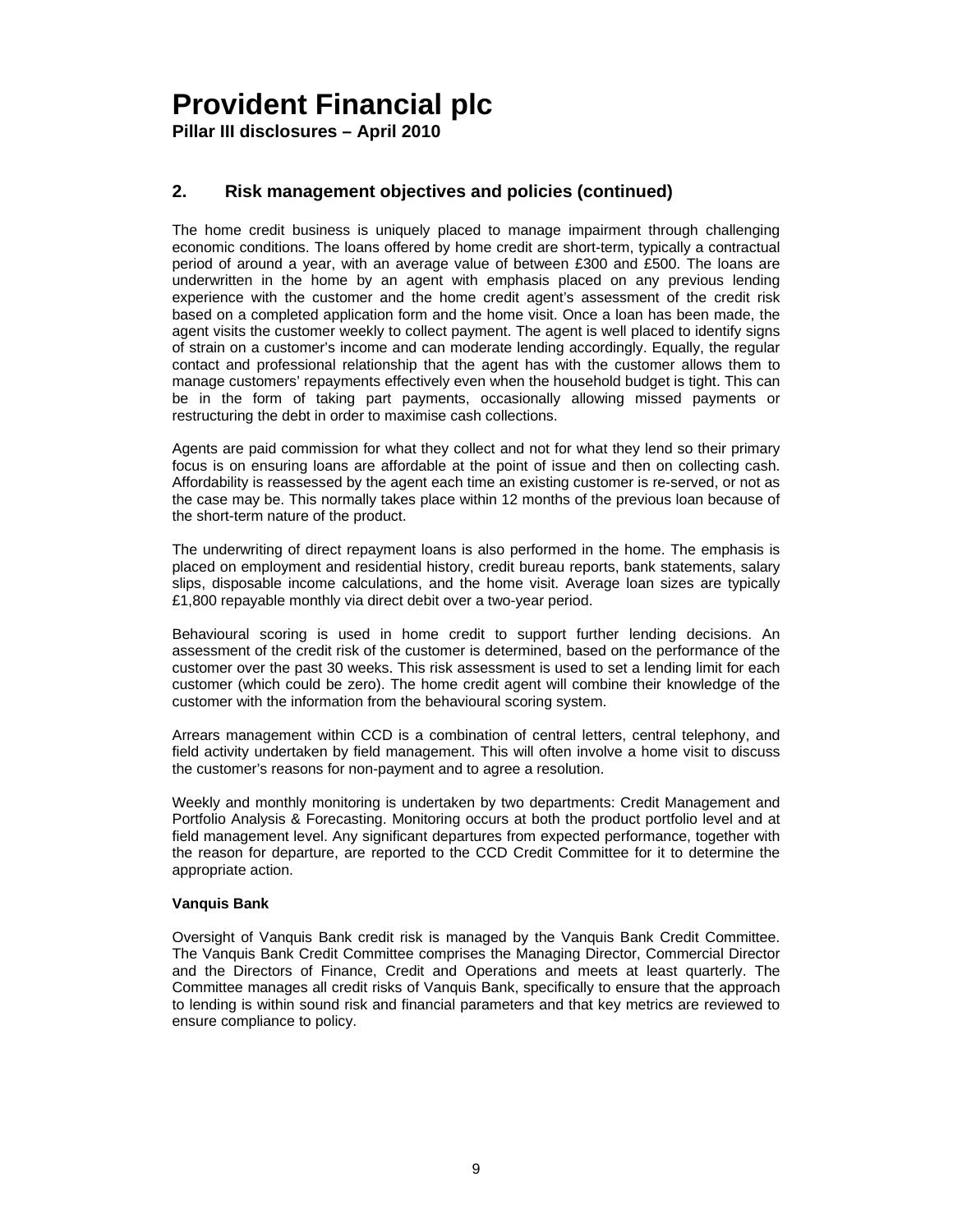**Pillar III disclosures – April 2010** 

## **2. Risk management objectives and policies (continued)**

A customer's risk profile and credit line is evaluated at the point of application and at various times during the agreement. Credit lines can go up as well as down according to the point in time risk assessment. Initial credit limits are low, typically £250.

Vanquis Bank has developed a set of scorecards and policy rules to assess an individual's default risk and their ability to manage a specific credit line. The scorecards have been developed using the actual payment performance history of customers, and are a reflection of the applicant's likely default risk.

For applications from new customers, the scorecards incorporate data from the applicant, such as income and employment, and data from external credit bureaus. The credit bureau reports a history of the applicant's payment performance with other lenders' credit products. This data is combined to provide an overall assessment of risk.

For existing customers, the scorecards also incorporate data on actual payment performance and product utilisation and take data from an external credit bureau each month to refresh customers' payment performance position with other lenders. As a result, the customer's latest performance across all their UK lending is incorporated into credit line management decisions each month.

Arrears management is a combination of central letters, inbound and outbound telephony and outsourced Debt Collection Agency activities. Vanquis Bank attempts to make contact with the customer to discuss the reasons for non-payment and specific strategies are employed to support the customer in recovering to a good standing.

Daily and monthly monitoring of portfolio KPIs is undertaken. Any significant departures from expected performance, together with the reason for departure, are reported to the divisional Board and the Vanquis Bank Credit Committee to take the appropriate action.

#### **Bank counterparties**

Counterparty credit risk arises as a result of cash deposits placed with banks and the use of derivative financial instruments with banks and other financial institutions which are used to hedge interest rate risk (see also 2.4.6) and foreign exchange risk (see also 2.4.7).

Counterparty credit risk is managed by the group's Treasury Committee and is governed by a Board approved counterparty policy which ensures that the group's cash deposits and derivative financial instruments are only made with high quality counterparties with the level of permitted exposure to a counterparty firmly linked to the strength of its credit rating. In addition, there is a maximum exposure limit for all institutions, regardless of credit rating. This is linked to the group's regulatory capital base and is in line with the group's regulatory reporting requirements on large exposures to the FSA.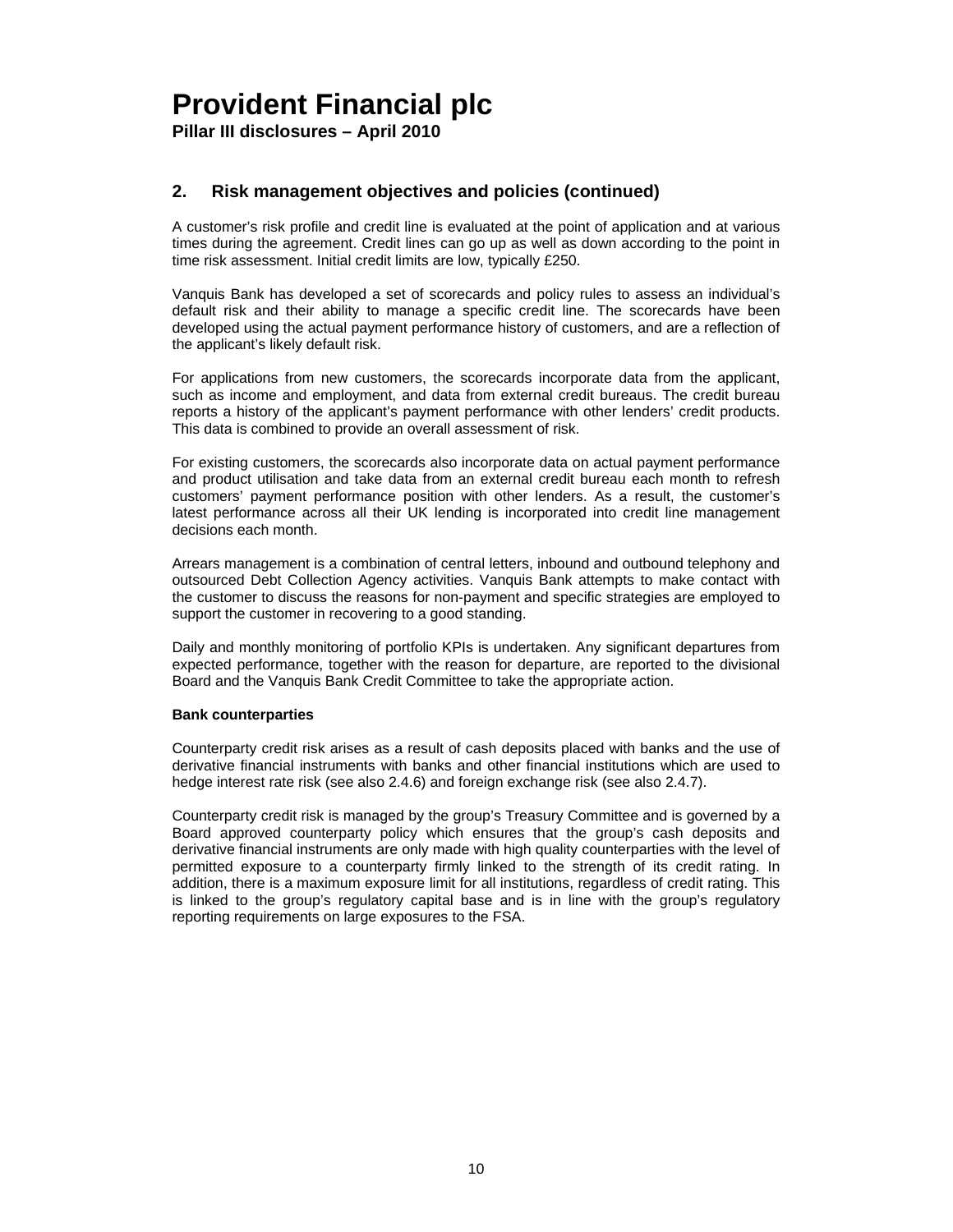**Pillar III disclosures – April 2010** 

## **2. Risk management objectives and policies (continued)**

### **2.4.2 Operational risk**

Operational risk is the risk of loss resulting from inadequate or failed internal processes, people and systems.

The group manages operational risk as part of the risk management process which is overseen by the RAC. Each division has the responsibility for putting in place appropriate controls to mitigate operational and other risks. Both CCD and Vanquis Bank operate their own risk functions whose responsibility it is to monitor operational risks at a divisional level, monitor the controls in place to mitigate those risks and determine the likelihood, value and impact of the risks. Regular reporting of all risks, including operational risk, is presented to the divisional boards and to the RAG on a quarterly basis by means of updated risk registers.

The principal operational risks and the key controls in place to mitigate those risks are as follows:

• **IT systems** - Like any other financial services organisation, the group's divisions rely on the effective and efficient use of IT systems. IT is managed on a divisional basis by experienced management teams with the use of third party contractors and consultants where necessary.

The group has disaster recovery procedures and policies in place which are designed to allow the group to continue trading in the event of such a disaster. These policies and procedures are tested on a regular basis.

Significant changes to IT systems are managed by dedicated project teams in each division. This ensures that specialist resource is utilised to plan, test and deliver new systems enabling other resources to continue with business as usual activities.

- **Health and safety**  The health and safety of employees and agents is a key concern for the group. As a result, the group invests a considerable amount of time ensuring staff are safety conscious. It also assists agents to ensure that they are safety aware. Induction sessions and regular updates are provided on safety awareness and safety awareness weeks form part of the annual calendar.
- **Fraud**  The group can be the subject of fraud by customers, employees and agents. Both CCD and Vanquis Bank operate specialist departments to identify, investigate and report on fraudulent activity. Fraud reports are presented to the divisional boards and the group Audit Committee.
- **Recruiting and retaining highly skilled management and staff** The group is dependant on the Executive Directors and the senior management team to deliver the group's strategy. The group maintains effective recruitment, retention and succession planning strategies and monitors remuneration and incentive structures to ensure that they are appropriate and competitive. The group also ensures that there are training and development opportunities and effective staff communication throughout the business.

In addition to the above mitigating controls, the group also maintains a range of insurance policies to cover eventualities such as business interruption, loss of IT systems and crime.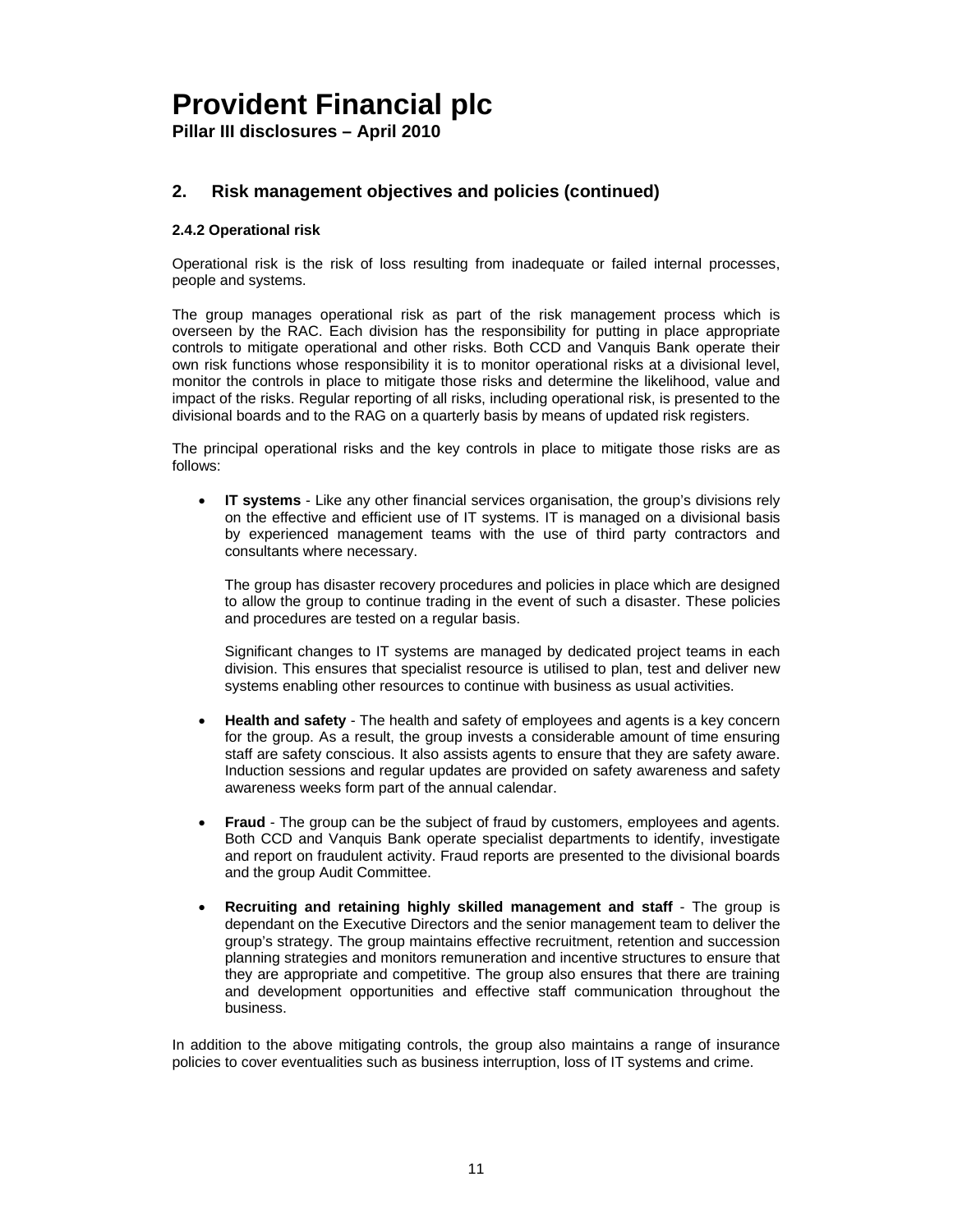**Pillar III disclosures – April 2010** 

## **2. Risk management objectives and policies (continued)**

### **2.4.3 Market risk**

Market risk under Pillar I is the risk of loss due to adverse market movements caused by active trading positions taken in interest rates, foreign exchange markets, bonds and equities.

The group's policies do not permit it to undertake trading positions and accordingly, the group is not therefore subject to market risk under Pillar I.

#### **2.4.4 Tax risk**

Tax risk is the risk of loss arising from changes in tax legislation or practice.

The group has a board approved tax strategy. The group's overall tax risks are managed by an in-house tax team who are responsible for managing the group's tax affairs. In addition, advice from external professional advisors is sought for all material transactions and, where possible, tax treatments are agreed in advance with any relevant authorities.

The group's in-house tax team works closely with external advisors on key corporate and indirect tax matters, including the self-employed status of agents.

#### **2.4.5 Liquidity risk**

Liquidity risk is the risk that the group will have insufficient liquid resources available to fulfil its operational plans and/or meet its financial obligations as they fall due.

Liquidity risk is managed daily by the group's centralised treasury department through monitoring of expected cash flows in accordance with a Board approved group funding and liquidity policy. This process is monitored regularly by the Treasury Committee.

The group's funding and liquidity policy is designed to ensure that the group is able to continue to fund the growth of the business through its existing borrowing facilities. The group therefore maintains committed borrowing facilities in excess of expected borrowing requirements to ensure a significant and continuing headroom above forecast requirements at all times for at least the following 12 months. In determining the forecast borrowing requirement, attention is paid to the currently undrawn credit lines granted by Vanquis Bank.

The group is less exposed than mainstream lenders to liquidity risk as the loans issued by the home credit business, the group's largest business, are of a short-term duration (typically of around one year) whereas the group's borrowing facilities typically extend over a number of years.

As at 31 December 2009, the group's committed borrowing facilities had a weighted average maturity of 3.5 years (2008: 3.0 years) and the headroom on these facilities amounted to £331.0m (2008: £251.2m).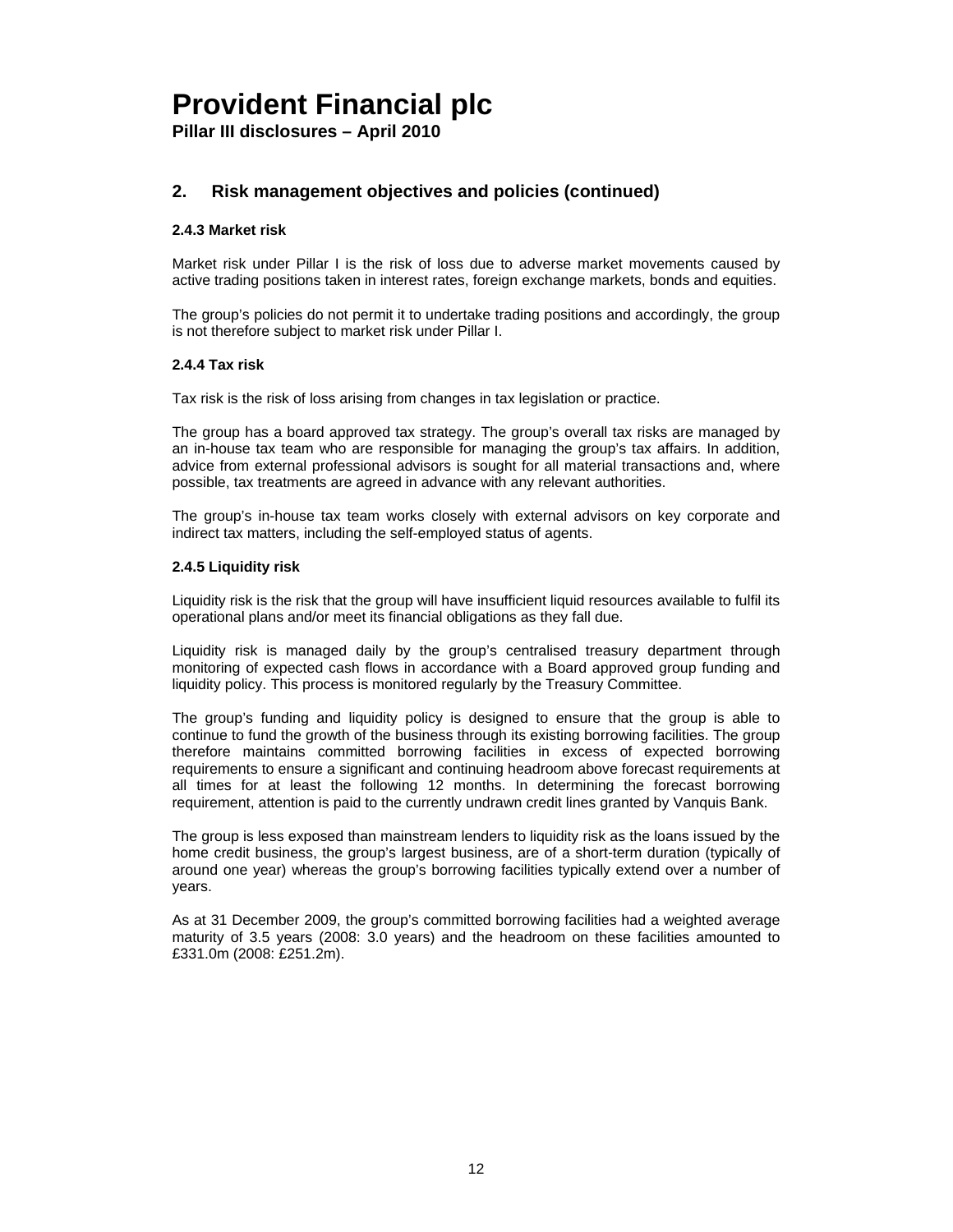**Pillar III disclosures – April 2010** 

## **2. Risk management objectives and policies (continued)**

### **2.4.6 Interest rate risk**

Interest rate risk is the risk that a change in external interest rates leads to an increase in the group's cost of borrowing.

The group's interest cost is a relatively small part of the group's cost base, representing only 7.8% of total costs in the year ended 31 December 2009.

The group's exposure to movements in interest rates is monitored by the Treasury Committee and is governed by a Board approved interest rate hedging policy, which forms part of the group's treasury policies.

The group seeks to limit the net exposure to changes in sterling interest rates. This is achieved through a combination of issuing fixed rate debt and by the use of derivative financial instruments such as interest rate swaps.

#### **2.4.7 Foreign exchange risk**

Foreign exchange risk is the risk that a change in foreign currency exchange rates leads to a reduction in profits or equity.

The group's exposure to movements in foreign exchange rates is monitored by the Treasury Committee and is governed by a Board approved currency risk management policy which forms part of the group's treasury policies.

The group's exposures to foreign exchange risk arise solely from: (i) the issuance of US dollar loan notes, which are fully hedged into sterling through the use of cross-currency swaps; and (ii) the Home Credit operations in the Republic of Ireland, which are hedged by matching euro denominated net assets with euro denominated borrowings as closely as possible.

#### **2.4.8 Business risk**

Business risk is the risk of loss arising from the failure of the group's strategy or management actions over the planning horizon.

The group has developed a clear strategy to grow the business by focusing on being the leading lender to the c.10 million people in the UK who make up the non-standard market. To deliver the strategy the group aims to grow its existing businesses in a controlled manner by developing new distribution channels; developing or acquiring new products and services to meet the changing needs of customers; and enhancing business processes to ensure that the group remains efficient and competitive.

The business risk associated with failure to deliver the group strategy is mitigated by a number of actions:

- The Board has an annual off-site planning conference to discuss strategy, performance and business opportunities.
- The group has a Director of Corporate Strategy whose role is to develop corporate strategy, identify strategic opportunities and monitor the strategy and performance of direct, indirect and potential competitors and partners.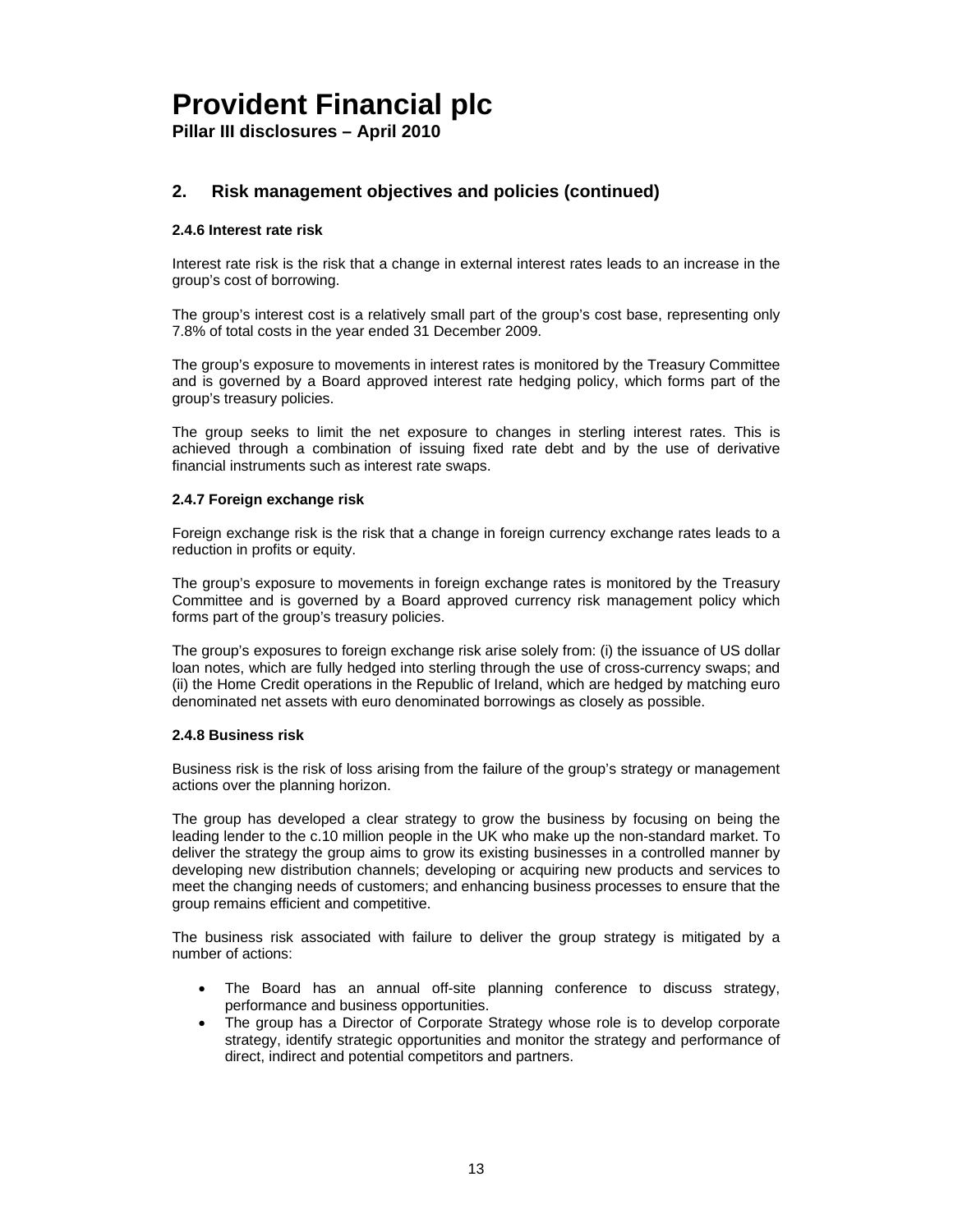**Pillar III disclosures – April 2010** 

## **2. Risk management objectives and policies (continued)**

- New products or processes are supported by a detailed business plan and are thoroughly tested and assessed prior to formal roll-out.
- Customer surveys performed by third parties are used regularly to assess customer demographics, attitudes and needs.
- There is wide ranging monitoring of competitor product offers, pricing levels and strategic and operational actions.
- There is a programme management function and process that oversees and controls major change efforts in the business to ensure that they align with strategic priorities.
- A management accounts and budgeting process is in place to monitor actual performance against targets, including strategic and operational reporting.

#### **2.4.9 Reputational risk**

Reputational risk is the risk that an event or circumstance could adversely impact the group's reputation. Operating as it does in the non-standard market leads to greater scrutiny of the group's activities and any adverse publicity from the activities of legislators, pressure group and the media could potentially have a detrimental impact on the group's sales and collections activities.

Reputational risk is managed in a number of ways. At group level there is a dedicated team and established procedures for dealing with media issues. In addition, a pro-active communication programme to foster a better understanding of the group's products is coordinated at group level and is targeted at key opinion formers.

Both divisions regularly conduct customer satisfaction surveys to ensure that customer's needs are being met and that customers are satisfied with the service they are receiving. Customer satisfaction in the home credit business is 94% (2008: 95%) and in Vanquis Bank is 86% (2008: 86%).

Continued investment in a group co-ordinated community programme helps to foster good relations with customers and the areas in which they live.

### **2.4.10 Regulatory risk**

Regulatory risk is the risk of loss arising from a breach of existing regulation or regulatory changes in the markets within which the group operates. The current volatile economic environment has resulted in a greater focus on regulation, and in particular, there has been an increase in the level of scrutiny placed upon lenders in the non-standard markets.

The group's operations are subject to various forms of regulation originating from Europe, the UK and the Republic of Ireland. These regulations are subject to continual modification which could adversely affect the group's operations if they are not effectively anticipated and responded to. Changes to legislation could include the introduction of interest rate caps, changes to regulations on doorstep lending, more stringent consumer credit legislation or changes in the employment status of CCD's self-employed agents.

In order to effectively manage the risk associated with changing regulation, the group has a central in-house legal team which, working closely with the CCD and Vanquis Bank compliance functions, seeks to ensure that the group's operations are compliant with current legislation and manages the implementation of future changes to legislation. Expert third party legal advice is taken where necessary. In addition, both directly and through its trade body, the Consumer Credit Association, the group aims to maintain a constructive level of dialogue with its regulators to ensure that its businesses are fully understood.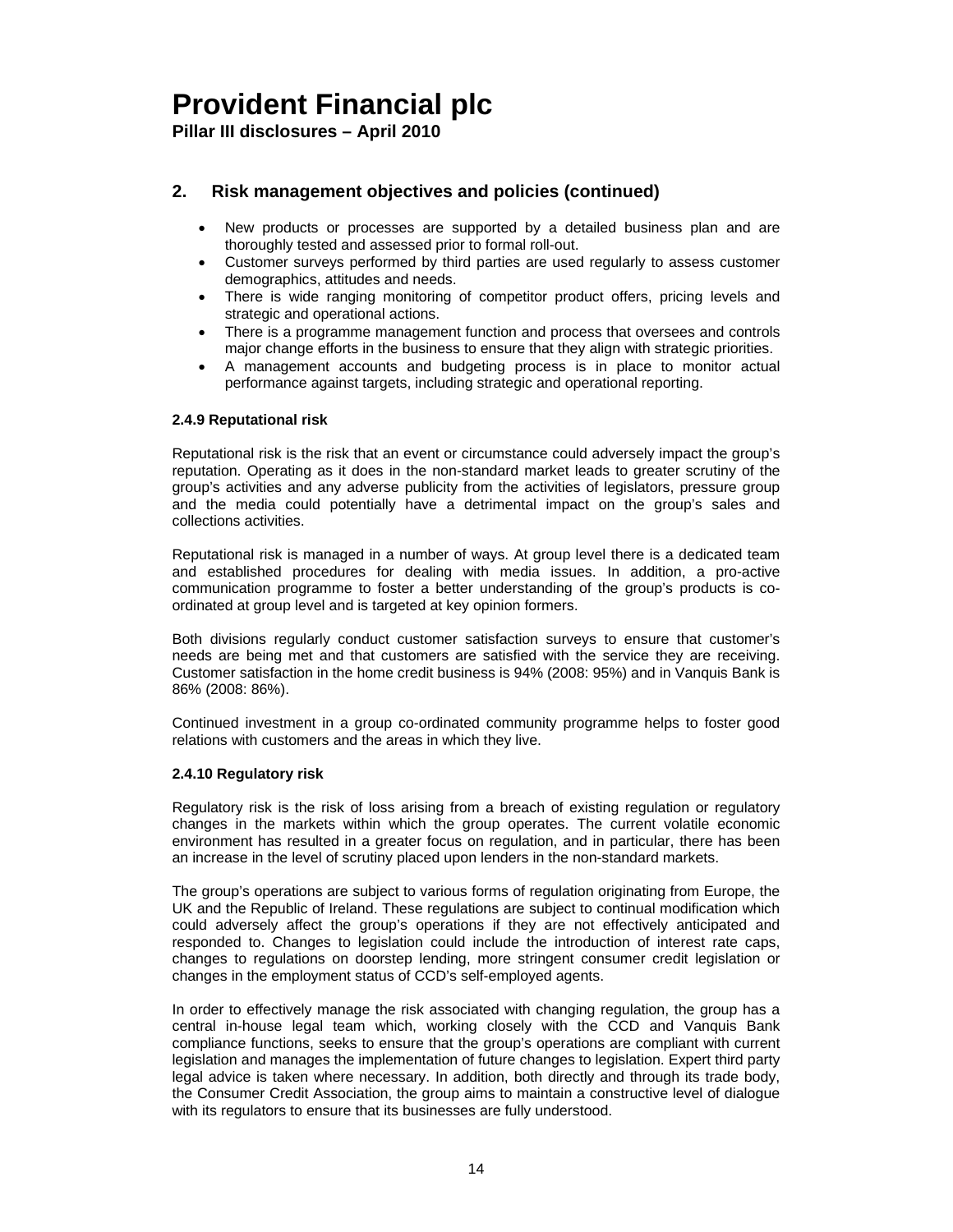**Pillar III disclosures – April 2010** 

## **2. Risk management objectives and policies (continued)**

### **2.4.11 Concentration risk**

Concentration risk is the risk arising from the lack of diversification in the group's business either geographical, demographic or by product.

The group's operations are concentrated wholly in the UK and Republic of Ireland in the nonstandard consumer credit market which may indicate concentration risk. However, the group's customer base is well diversified throughout the UK and the Republic of Ireland and is not concentrated in a particular region. In addition, the group offers a number of different products within CCD in addition to the Vanquis Bank credit card to ensure that there is not an over reliance on a particular product.

### **2.4.12 Pension risk**

Pension risk is the risk that there may be insufficient assets to meet the liabilities of the group's defined benefit pension scheme.

The group operates a defined benefit pension scheme based on final salary. There is a risk that the liabilities within the scheme materially exceed the assets in the scheme due to changes in corporate bond yields, inflation, equity and bond returns and mortality rates.

In order to mitigate the pension risk, the defined benefit pension scheme was substantially closed to new members joining the group after 1 January 2003. All new employees joining the group after 1 January 2003 are invited to join a stakeholder pension plan into which the group typically contributes between 5.1% and 10.6% of members' pensionable earnings, provided the employee contributes, through a salary sacrifice arrangement, a minimum of between 3.0% and 8.0%. The group has no investment or mortality risk in respect of the stakeholder pension plan. In addition, during 2006, new pension arrangements were incorporated into the group's defined benefit scheme which gave active members the choice of (i) paying higher contributions into the scheme and retaining final salary benefits or (ii) paying reduced contributions and joining the 'cash balance' section of the scheme. The aim of the new arrangements is to reduce the group's exposure to improving mortality rates. The scheme's investment strategy is to maintain a balance of assets between equities and bonds in order to reduce the risk of volatility in investment returns.

As at 31 December 2009 the group had a pension asset, calculated in accordance with IAS 19 'Employee benefits', of £19.9m (2008: £50.9m) on its balance sheet. The group, in conjunction with its advisors, continues to monitor investment strategy carefully.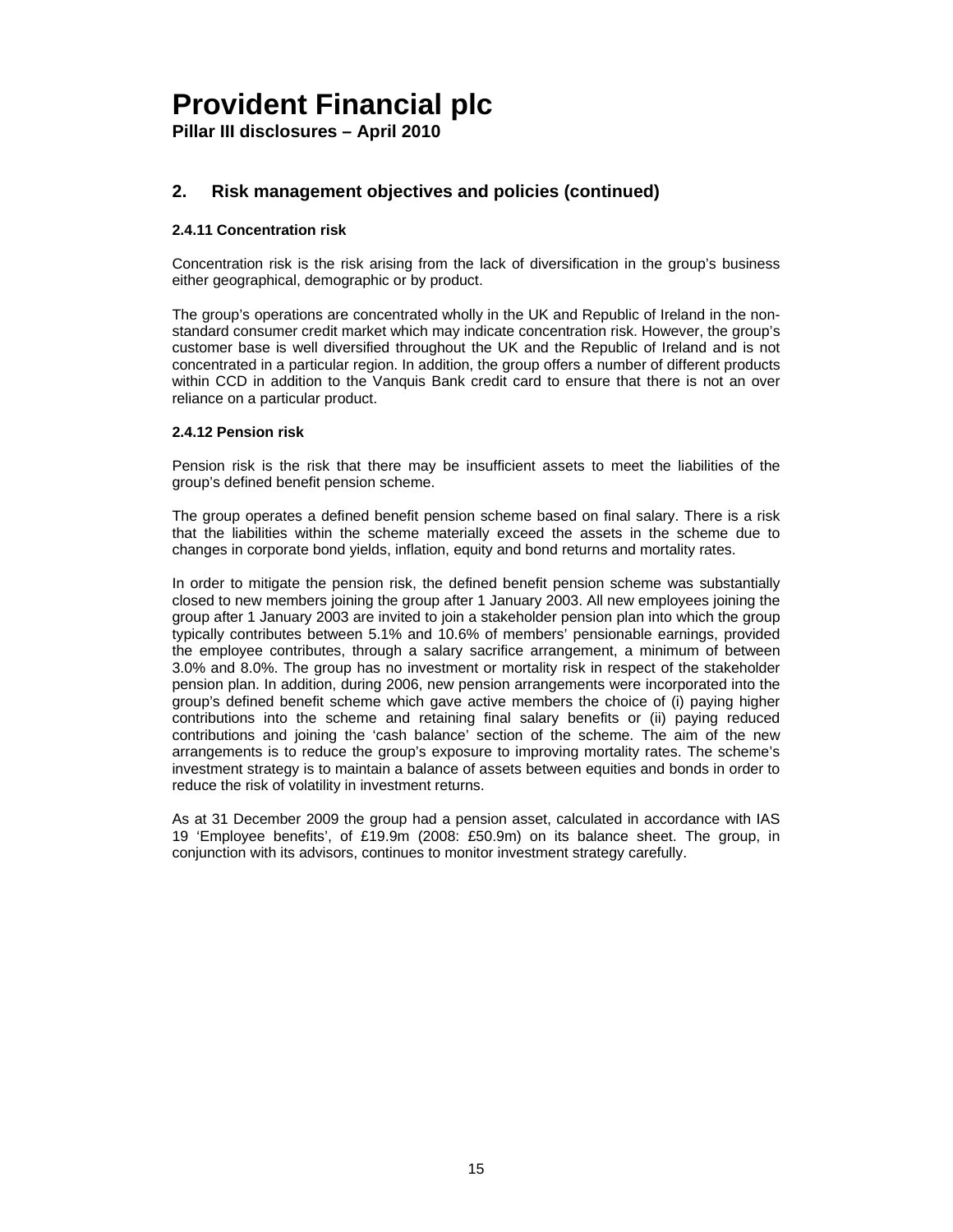**Pillar III disclosures – April 2010** 

## **3. Capital adequacy**

### **3.1 Controls**

The group prudently manages its regulatory capital to ensure that it is always maintained at a sufficient level in excess of the ICG set by the FSA. The key controls in achieving this objective are:

- Monitoring the level of regulatory capital against the ICG on a monthly basis as part of the group's management accounts;
- Producing a rolling forecast, as part of the management accounts, projecting regulatory capital against the ICG for the remainder of the financial year;
- As part of the budget and budget update process, forecasting regulatory capital for the following five years and comparing this to the group's ICG;
- Assessing the impact that strategic projects could have upon regulatory capital;
- Submitting regulatory capital reports to the FSA periodically; and
- Assessing the appropriateness of the ICG as part of the group's ICAAP process, including stress and scenario testing, and reporting to the FSA if it is no longer considered to be appropriate.

### **3.2 Composition of regulatory capital resources**

The group's regulatory capital resources comprise tier 1 and lower tier 2 capital. The table below sets out the composition of the group's regulatory capital resources as at 31 December 2009:

|                                                |      | 2009   | 2008   |
|------------------------------------------------|------|--------|--------|
|                                                | Note | £m     | £m     |
| Core tier 1 capital:                           |      |        |        |
| Called-up share capital                        |      | 27.9   | 27.3   |
| Share premium account                          |      | 142.4  | 134.6  |
| Retained earnings and other reserves           | 1    | 113.3  | 107.1  |
|                                                |      | 283.6  | 269.0  |
| Deductions from tier 1 capital:                |      |        |        |
| Intangible assets                              | 2    | (21.6) | (20.2) |
| Investment in own shares                       | 3    | (16.9) | (16.0) |
|                                                |      | 38.5)  | (36.2) |
| Total tier 1 capital after deductions          |      | 245.1  | 232.8  |
| Tier 2 capital:                                |      |        |        |
| Lower tier 2 capital - Subordinated Ioan notes | 4    | 6.0    | 100.0  |
| Total regulatory capital resources             |      | 251.1  | 332.8  |

1. Retained earnings and other reserves for regulatory capital purposes represent the group's equity reserves, adjusted to exclude the group's pension asset, net of deferred tax, and fair value movements in respect of derivative financial instruments, net of deferred tax. The group's retained earnings and other reserves included in tier 1 regulatory capital can be reconciled to the amounts disclosed in the 2009 and 2008 financial statements as follows: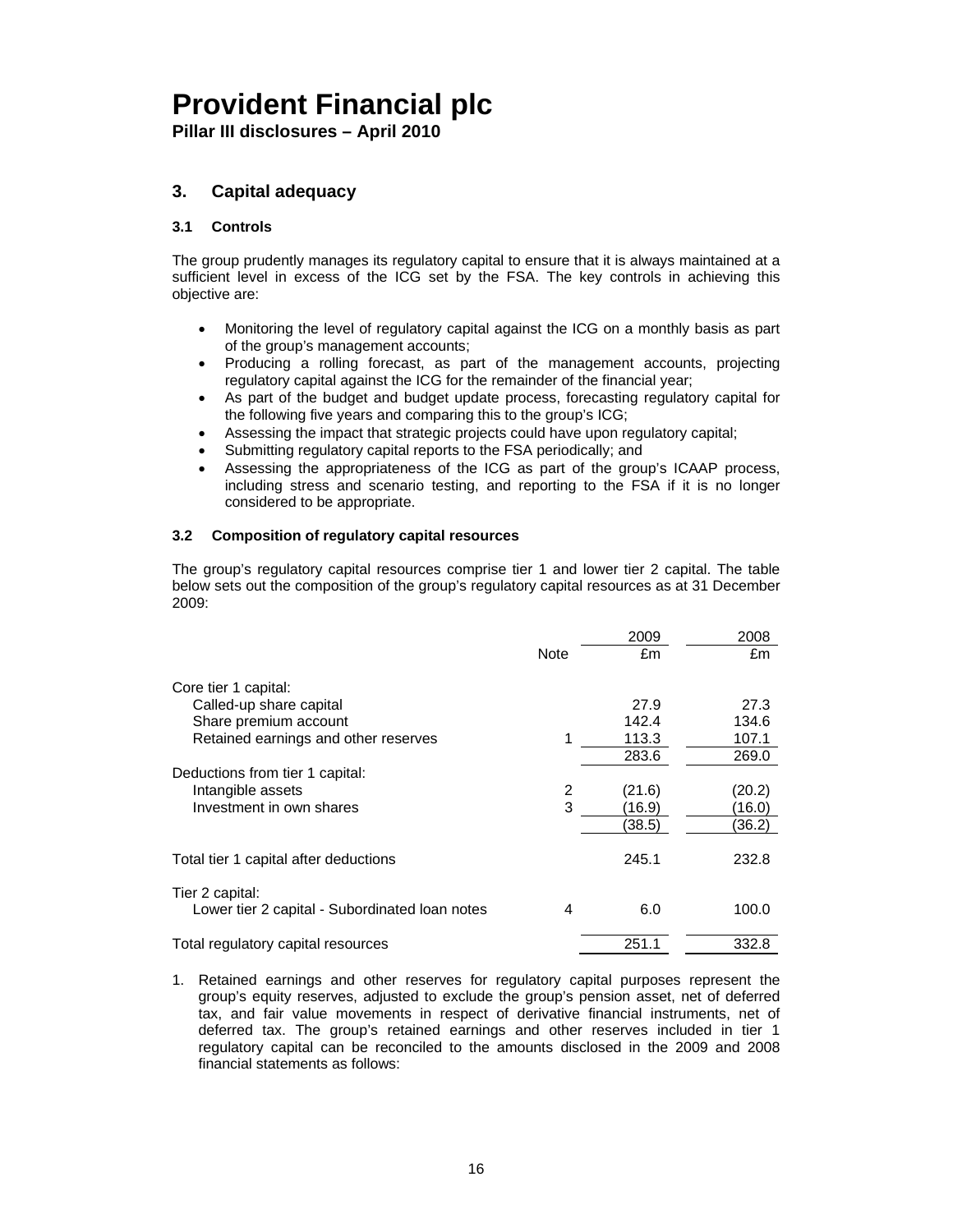**Pillar III disclosures – April 2010** 

## **3. Capital adequacy (continued)**

|                                                                    | 2009   | 2008   |
|--------------------------------------------------------------------|--------|--------|
|                                                                    | £m     | £m     |
| Retained earnings                                                  | 111.1  | 132.3  |
| Other reserves:                                                    |        |        |
| Profit retained by subsidiary                                      | 0.8    | 0.8    |
| Capital redemption reserve                                         | 3.6    | 3.6    |
| Hedging reserve                                                    | (12.6) | (12.0) |
| Share-based payment reserve                                        | 12.1   | 7.3    |
| Retained earnings and other reserves included in the financial     |        |        |
| statements                                                         | 115.0  | 132.0  |
| Regulatory capital adjustments:                                    |        |        |
| Pension asset                                                      | (19.9) | (50.9) |
| Deferred tax on pension asset                                      | 5.6    | 14.3   |
| Fair value of derivative financial instruments                     | 17.4   | 16.6   |
| Deferred tax on fair value of derivative financial instruments     | (4.8)  | (4.6)  |
| Other                                                              |        | (0.3)  |
| Retained earnings and other reserves included in tier 1 regulatory |        |        |
| capital                                                            | 113.3  | 107.1  |

2. Intangible assets comprise goodwill and capitalised software and software development costs. These are required to be deducted from capital for regulatory capital purposes.

- 3. The investment in own shares represents shares in Provident Financial plc which have been purchased to satisfy grants and awards made under the group's share incentive schemes. These are required to be deducted from capital for regulatory capital purposes.
- 4. The group's lower tier 2 capital represents subordinated loan notes which are repayable on 15 June 2015 and accrue interest at 7.125%. The company has the option to redeem the loan notes at par on 15 June 2010. On 23 October 2009, the group repurchased £94.0m of the £100.0m subordinated loan notes prior to their call date at a price of 97.5p in the  $E$  following a tender offer. The group no longer required this lower tier 2 regulatory capital following confirmation of its ICG by the FSA. The subordinated loan notes are hybrid instruments which have attributes of both debt and equity which, subject to certain criteria, allow the loan notes to qualify as eligible lower tier 2 capital. The criteria include the need for the loan notes to be long-term in nature, subordinated to all other borrowings and liabilities upon winding up of the company and not contain financial ratio covenants which may trigger early redemption by the note holders. There are two further restrictions on the recognition of the subordinated loan notes as eligible lower tier 2 regulatory capital:
	- (i) Lower tier 2 regulatory capital cannot exceed 50% of tier 1 capital; and
	- (ii) When the loan notes have more than 5 years until maturity, they are fully eligible, subject to (i) above, as lower tier 2 regulatory capital. However, when they have less than 5 years until maturity, the amount eligible for recognition as lower tier 2 regulatory capital reduces by 20% per annum for each year below 5 years.

As at 31 December 2009 and 31 December 2008, the subordinated loan notes were not in excess of 50% of tier 1 capital and had over 5 years until maturity. Accordingly, the full amount of the loan notes was eligible as lower tier 2 capital.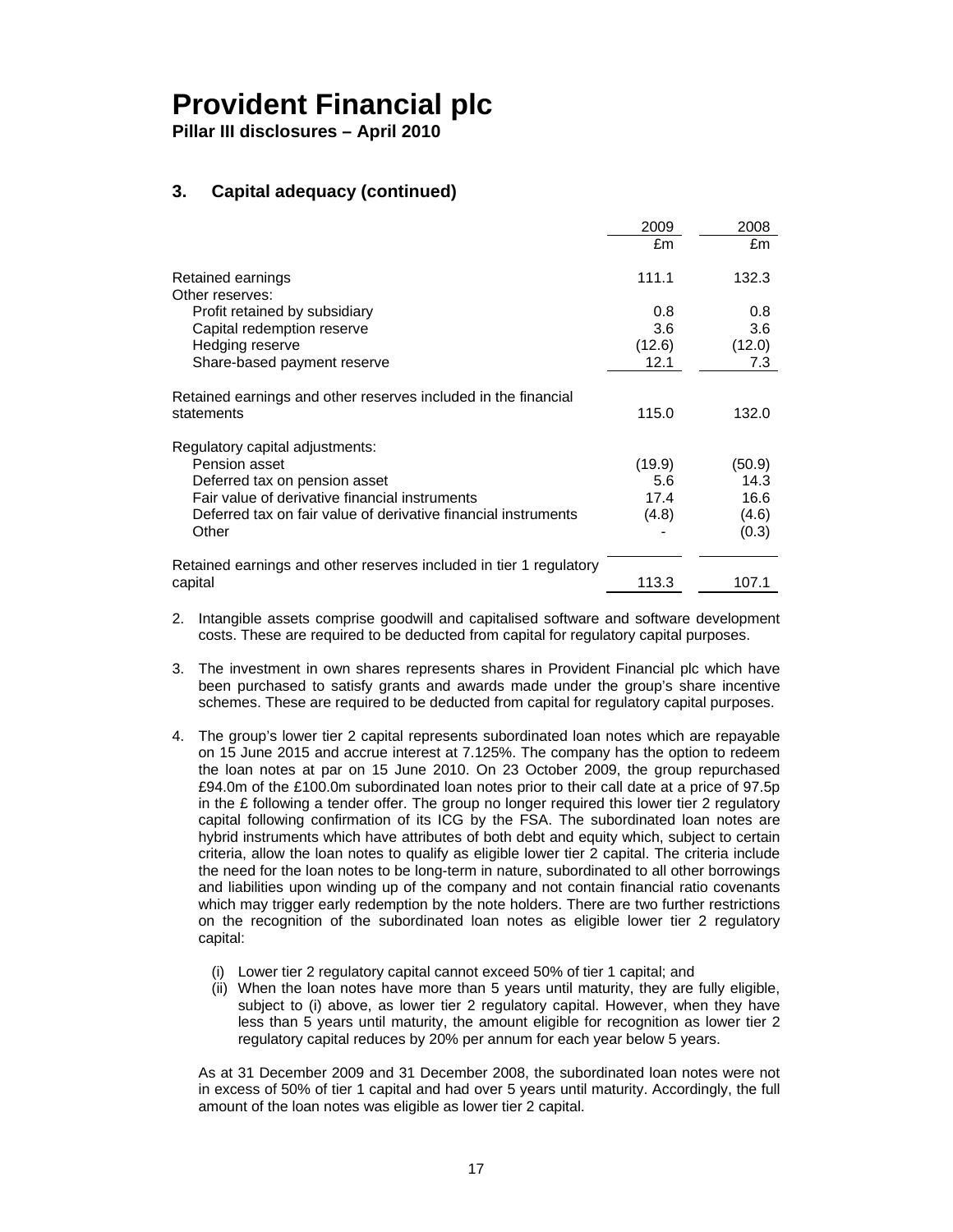**Pillar III disclosures – April 2010** 

### **3. Capital adequacy (continued)**

### **3.3 Pillar I minimum capital requirement**

In calculating the Pillar I minimum capital requirement, the group has adopted the standardised approach to credit risk and the alternative standardised approach to operational risk.

An analysis of the Pillar I minimum capital requirement as at 31 December 2009 is as follows:

|                                                        | 2009 | 2008 |
|--------------------------------------------------------|------|------|
|                                                        | £m   | £m   |
| Credit risk:                                           |      |      |
| Retail – not past due                                  | 58.3 | 55.4 |
| Retail – past due                                      | 14.3 | 12.1 |
| Other                                                  | 5.6  | 4.4  |
| Total credit risk                                      | 78.2 | 71.9 |
| Operational risk                                       | 6.8  | 6.4  |
| Counterparty risk                                      | 0.4  | 0.7  |
| Foreign currency risk                                  | 0.2  | 0.4  |
| Pillar I minimum capital requirement as at 31 December | 85.6 | 79.4 |

#### **3.4 Capital adequacy ratio**

The ICG set by the FSA is expressed as a percentage of the minimum regulatory capital required under Pillar I of the CRD.

As at 31 December 2009, the group's total regulatory capital resources of £251.1m (2008: £332.8m) represented 293% (2008: 419%) of the Pillar I minimum capital requirement. This was comfortably in excess of the ICG set by the FSA.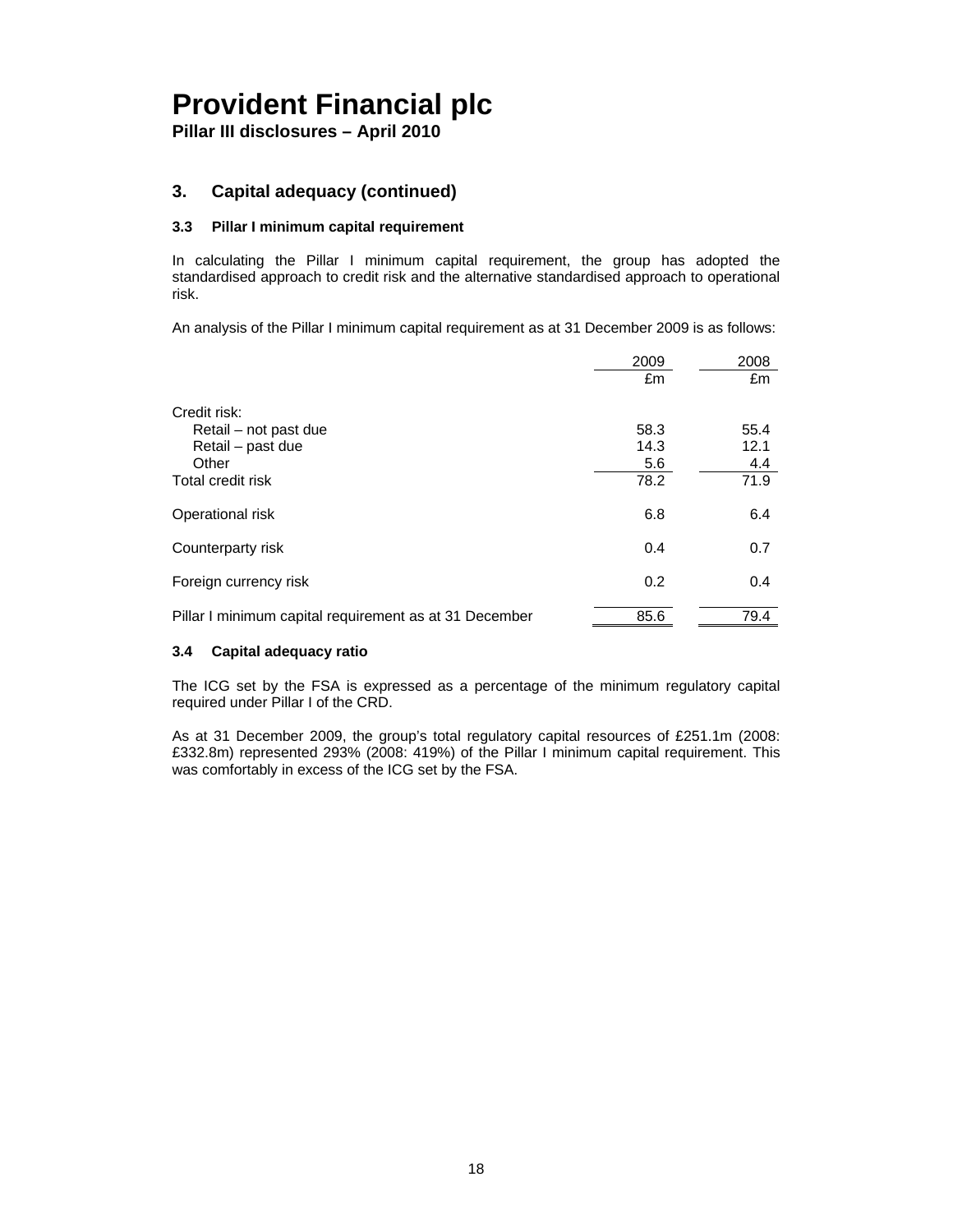**Pillar III disclosures – April 2010** 

### **4. Credit risk**

### **4.1 Accounting policy for customer receivables**

All customer receivables are initially recognised at the amount loaned to the customer plus directly attributable incremental issue costs. After initial recognition, customer receivables are subsequently measured at amortised cost. Amortised cost is the amount of the customer receivable at initial recognition less customer repayments, plus revenue earned calculated using the effective interest rate, less any deduction for impairment.

The group assesses whether there is objective evidence that customer receivables have been impaired at each balance sheet date. The principal criteria for determining whether there is objective evidence of impairment is delinquency in contractual payments.

Within the weekly home credit business of CCD, objective evidence of impairment is based on the payment performance of loans in the previous 12 weeks as this is considered to be the most appropriate indicator of credit quality in the short-term cash loans business. Loans are deemed to be impaired when the cumulative amount of two or more contractual weekly payments have been missed in the previous 12-week period since only at this point do the expected future cash flows from loans deteriorate. Accordingly, loans with one missed weekly payment over the previous 12-week period are not deemed to be impaired. The amount of impairment loss is calculated on a portfolio basis by reference to arrears stages and is measured as the difference between the carrying value of the loans and the present value of estimated future cash flows discounted at the original effective interest rate. Subsequent cash flows are regularly compared to estimated cash flows to ensure that the estimates are sufficiently accurate for impairment provisioning purposes.

Within the monthly Vanquis Bank credit card business and the monthly unsecured direct repayment loans business of CCD, customer balances are deemed to be impaired as soon as customers miss one monthly contractual payment. Impairment is calculated as the difference between the carrying value of receivables and the present value of estimated future cash flows discounted at the original effective interest rate. Estimated future cash flows are based on the historical performance of customer balances falling into different arrears stages and are regularly reassessed.

At the closed Yes Car Credit (YCC) business, customer accounts are deemed to be impaired as soon as one monthly contractual payment has been missed. Impairment is calculated as the difference between the carrying value of the receivable and the present value of estimated future cash flows, discounted at the original effective interest rate. Estimated future cash flows on impaired loans include the expected proceeds from the disposal of the motor vehicle upon which finance was originally provided. The collect-out of the residual receivables book of YCC was completed in October 2009.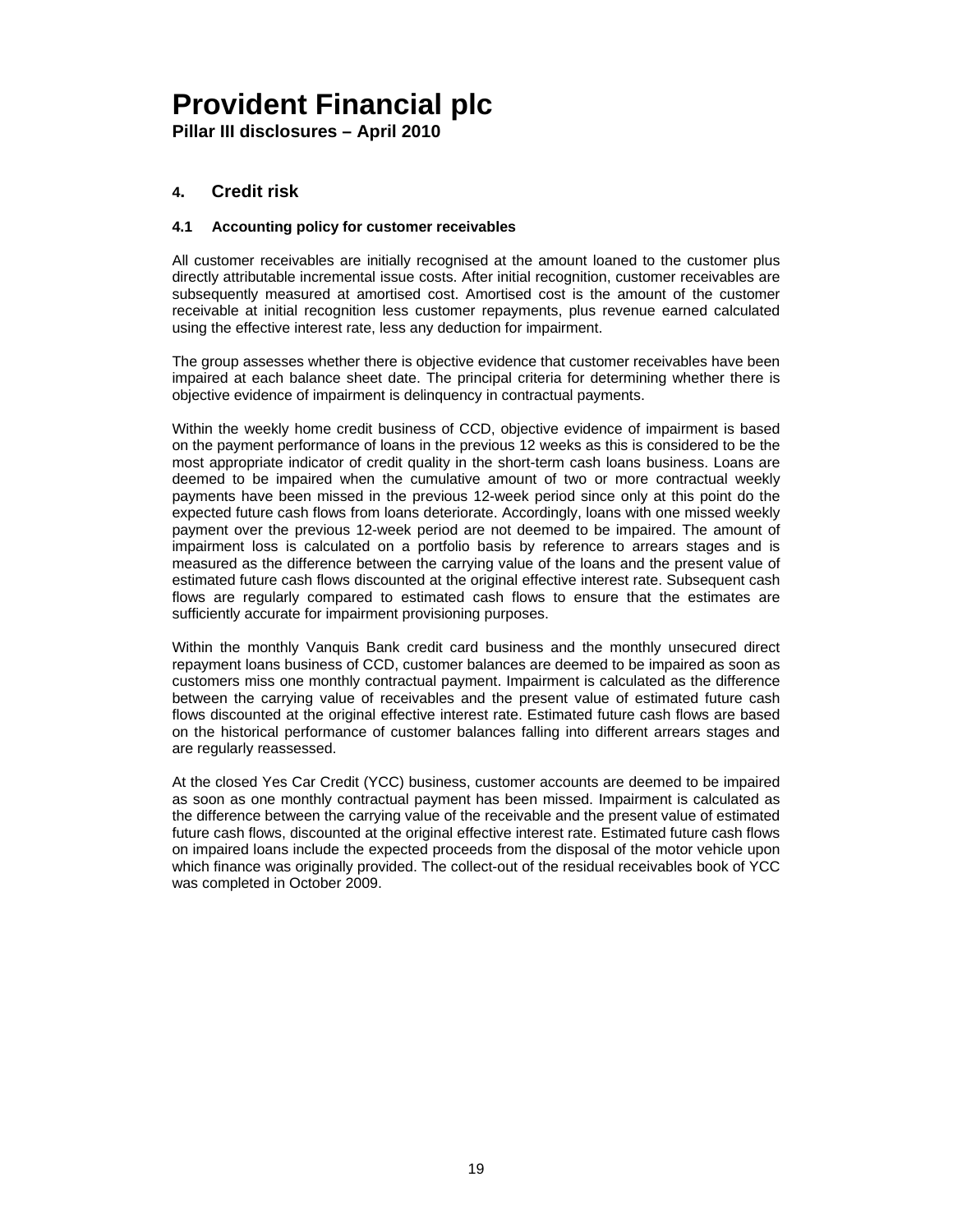**Pillar III disclosures – April 2010** 

### **4. Credit risk (continued)**

### **4.2 Analysis of credit risk exposures**

The group's maximum exposure to credit risk on customer receivables is the carrying value of customers receivables recorded in the group's balance sheet.

All customer receivables are classed as retail exposures. Vanquis Bank exposures are revolving retail exposures.

Exposures analysed by business division are as follows:

|              | 2009    | 2008    |
|--------------|---------|---------|
|              | £m      | £m      |
| <b>CCD</b>   | 883.8   | 852.1   |
| Vanquis Bank | 255.5   | 205.4   |
| <b>YCC</b>   | $\,$    | 5.8     |
| Total        | 1,139.3 | 1,063.3 |

The average exposure in the year to 31 December 2009 was £1,012.7m (31 December 2008: £909.8m).

Exposures analysed by geographical area are as follows:

|                           | 2009            | 2008            |
|---------------------------|-----------------|-----------------|
|                           | £m              | £m              |
| UK<br>Republic of Ireland | 1,088.8<br>50.5 | 1,011.7<br>51.6 |
| Total                     | 1,139.3         | 1,063.3         |

The group's exposures are well dispersed across the United Kingdom (UK) and Republic of Ireland (ROI).

The following table shows the residual maturity of exposures by business on a contractual basis:

|              |                          |                          | 2009    |          |            | 2008    |
|--------------|--------------------------|--------------------------|---------|----------|------------|---------|
|              | Due                      | Due within               |         | Due      | Due within |         |
|              | within                   | one to two               |         | within   | one to two |         |
|              | one year                 | vears                    | Total   | one year | vears      | Total   |
|              | £m                       | £m                       | £m      | £m       | £m         | £m      |
| <b>CCD</b>   | 796.9                    | 86.9                     | 883.8   | 768.4    | 83.7       | 852.1   |
| Vanquis Bank | 255.5                    | $\overline{\phantom{a}}$ | 255.5   | 205.4    |            | 205.4   |
| <b>YCC</b>   | $\overline{\phantom{a}}$ |                          |         | 5.8      |            | 5.8     |
| Total        | 1,052.4                  | 86.9                     | 1,139.3 | 979.6    | 83.7       | 1,063.3 |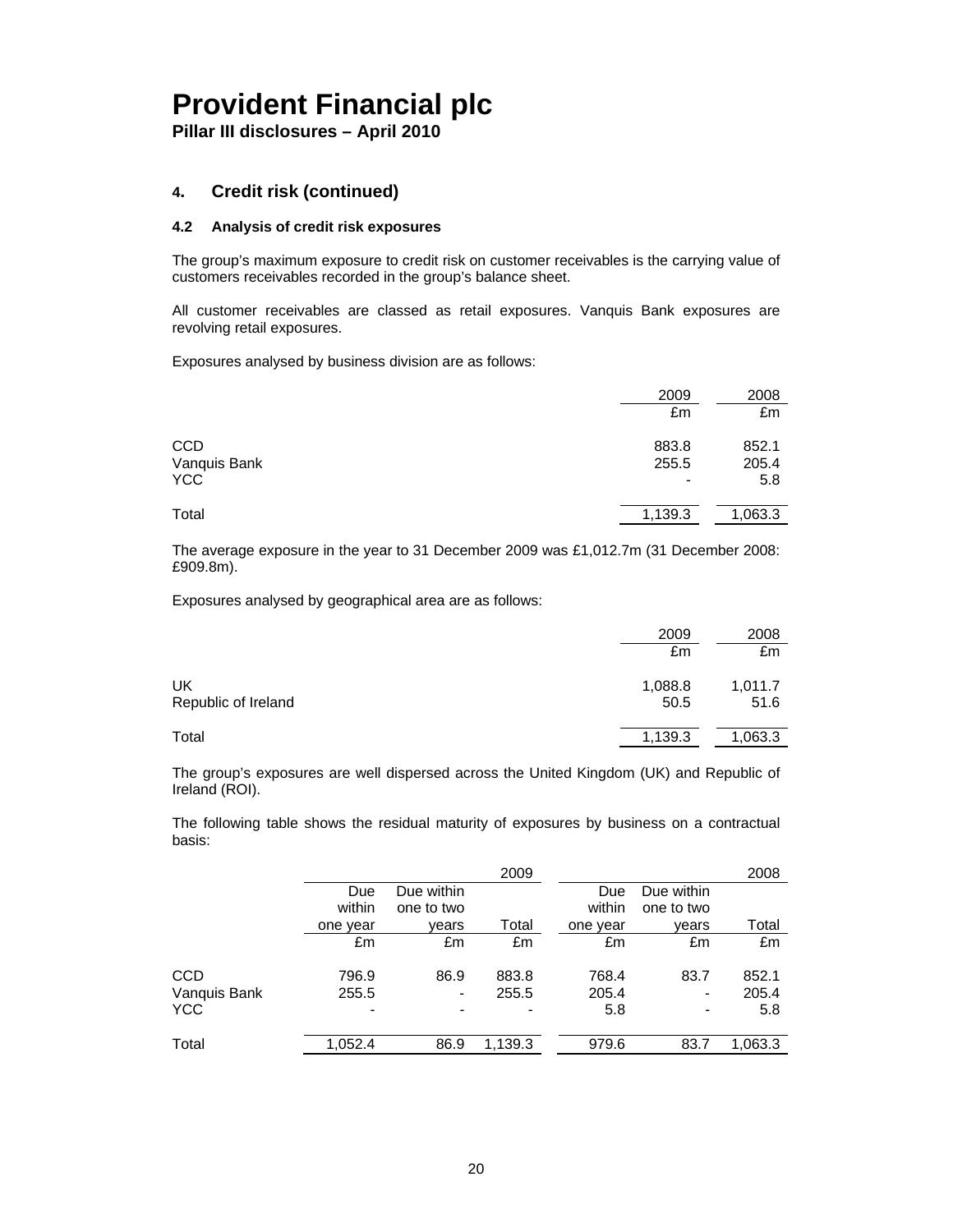**Pillar III disclosures – April 2010** 

## **4. Credit risk (continued)**

### **4.3 Credit quality of customer receivables**

In the home credit business of CCD, past due but not impaired balances relate to loans which are contractually overdue. However, contractually overdue loans are not deemed to be impaired unless the customer has missed two or more cumulative weekly payments in the previous 12-week period, since only at this point do the expected future cash flows from loans deteriorate.

Within Vanquis Bank, YCC and the unsecured direct repayment loans business of CCD, customer balances are deemed to be impaired as soon as customers miss one contractual monthly payment. Therefore, within Vanquis Bank, YCC and the unsecured direct repayment loans business of CCD, there are no accounts/balances which are past due but not impaired.

The credit quality of customer receivables is as follows:

|                               | 2009    | 2008    |
|-------------------------------|---------|---------|
|                               | £m      | £m      |
| Neither past due nor impaired | 545.4   | 504.7   |
| Past due but not impaired     | 129.5   | 113.8   |
| Impaired                      | 464.4   | 444.8   |
| Total                         | 1,139.3 | 1,063.3 |

The credit quality of customer receivables analysed by business division is as follows:

|                                  |       |         |     | 2009    |       |         |                | 2008    |
|----------------------------------|-------|---------|-----|---------|-------|---------|----------------|---------|
|                                  |       | Vanquis |     |         |       | Vanquis |                |         |
|                                  | CCD   | Bank    | YCC | Total   | CCD   | Bank    | YCC            | Total   |
|                                  | £m    | £m      | £m  | £m      | £m    | £m      | £m             | £m      |
| Neither past due<br>nor impaired | 333.7 | 211.7   | -   | 545.4   | 328.7 | 170.8   | 5.2            | 504.7   |
| Past due but not                 |       |         |     |         |       |         |                |         |
| impaired                         | 129.5 |         | -   | 129.5   | 113.8 |         | $\blacksquare$ | 113.8   |
| Impaired                         | 420.6 | 43.8    | -   | 464.4   | 409.6 | 34.6    | 0.6            | 444.8   |
|                                  |       |         |     |         |       |         |                |         |
| Total                            | 883.8 | 255.5   |     | 1.139.3 | 852.1 | 205.4   | 5.8            | 1,063.3 |

The credit quality of customer receivables analysed by geographical area is as follows:

|                               |         |            | 2009    |         |            | 2008    |
|-------------------------------|---------|------------|---------|---------|------------|---------|
|                               | UK      | <b>ROI</b> | Total   | UK      | <b>ROI</b> | Total   |
|                               | £m      | £m         | £m      | £m      | £m         | £m      |
| Neither past due nor impaired | 526.8   | 18.6       | 545.4   | 485.3   | 19.4       | 504.7   |
| Past due but not impaired     | 121.9   | 7.6        | 129.5   | 106.8   | 7.0        | 113.8   |
| Impaired                      | 440.1   | 24.3       | 464.4   | 419.6   | 25.2       | 444.8   |
| Total                         | 1.088.8 | 50.5       | 1.139.3 | 1.011.7 | 51.6       | 1.063.3 |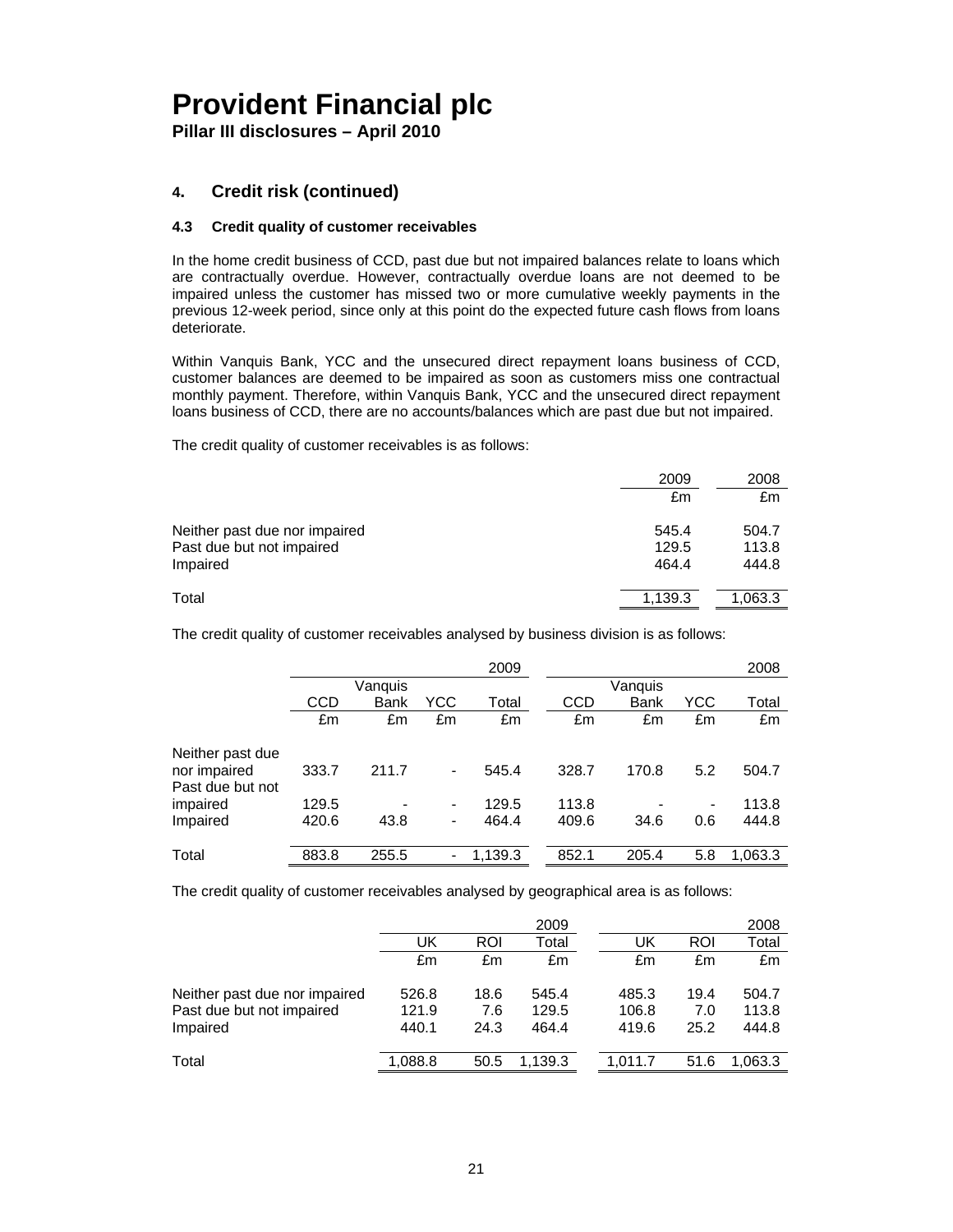**Pillar III disclosures – April 2010** 

### **4. Credit risk (continued)**

### **4.4 Movement in impairment provisions**

The impairment charge/(credit) to the income statement in respect of customer receivables analysed by business division is as follows:

|              | 2009  | 2008  |
|--------------|-------|-------|
|              | £m    | £m    |
| <b>CCD</b>   | 223.4 | 197.9 |
| Vanquis Bank | 61.7  | 38.2  |
| <b>YCC</b>   | (1.7) | 1.6   |
| Total        | 283.4 | 237.7 |

The movement in the impairment allowance account within Vanquis Bank in the year is as follows:

|                                     | 2009   | 2008   |
|-------------------------------------|--------|--------|
|                                     | £m     | £m     |
| At 1 January                        | 26.4   | 19.9   |
| Charge for the year                 | 61.7   | 38.2   |
| Amounts written off during the year | (57.2) | (40.9) |
| Amounts recovered during the year   | 9.1    | 9.2    |
| At 31 December                      | 40.0   | 26.4   |

For CCD and YCC, impairment charges are deducted directly from the carrying value of receivables without the use of an impairment allowance account. Accordingly, it is not possible to disclose movements in an impairment allowance account for CCD and YCC.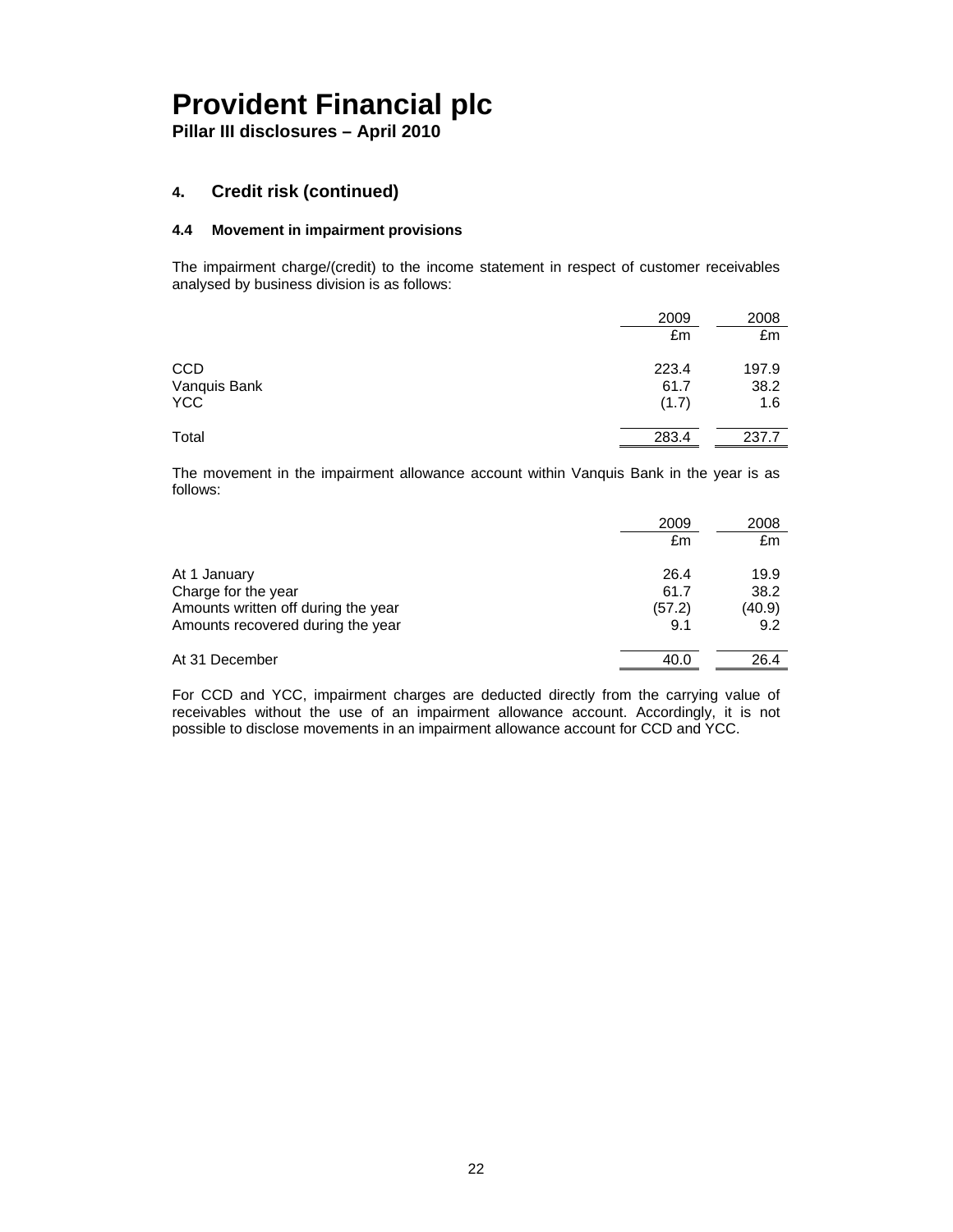**Pillar III disclosures – April 2010** 

## **5. Counterparty credit risk**

Details of the group's counterparty credit risk and the controls in place to mitigate the risk are set out in section 2.4.1 on page 10.

### **5.1 Counterparty exposure limits**

The counterparty credit limits that are applied to banks and similar institutions are based on:

- Credit rating limits; and
- An assessment of excess risk.

The group uses credit ratings as an independent measure of an institution's capacity for timely payment of debt. The group relies principally on two UK rating agencies; Moodys and Fitch Ratings. Rating limits are determined by reference to the lower of the long-term rating granted to an institution by Moodys and Fitch Ratings. In each case the institution must also have the highest short-term credit rating of P-1 to be acceptable.

Excess risk is considered by the Board on a case by case basis. It is normally only applicable for institutions with whom the group has a strong lending relationship to offset the exposure.

It is the group's policy that exposures maturing in less than one year do not exceed 5% of the group's regulatory capital, and that exposures maturing in more than one year do not exceed 10% of the group's regulatory capital.

### **5.2 Exposures to counterparties**

The group measures exposure value on counterparty credit exposures under the CCR markto-market method. This exposure value is derived by adding the gross positive fair value of the contract (replacement cost) to the contract's potential credit exposure, which is derived by applying a multiple based on the contract's residual maturity to the notional value of the contract.

The group uses derivative financial instruments to hedge the interest rate risk and foreign exchange rate risk on its borrowings. The group does not enter into speculative transactions or positions.

|                                       |             |          | 2009        |              |          | 2008        |
|---------------------------------------|-------------|----------|-------------|--------------|----------|-------------|
|                                       | Contractual | Fair     | Fair        | Contractual/ | Fair     | Fair        |
|                                       | /notional   | value of | value of    | notional     | value of | value of    |
|                                       | amount      | assets   | liabilities | amount       | assets   | liabilities |
|                                       | £m          | £m       | £m          | £m           | £m       | £m          |
| Interest rate swaps<br>Cross-currency | 1,361.0     |          | (24.6)      | 1,488.5      |          | (20.0)      |
| swaps<br>Foreign exchange             | 164.8       | 12.5     | (4.4)       | 164.8        | 28.9     | (0.1)       |
| contracts                             | 3.0         |          | (0.1)       | 5.5          |          | (0.7)       |
| Total                                 | 1,528.8     | 12.5     | (29.1)      | 1,658.8      | 28.9     | (20.8)      |

The contractual/notional amounts and the fair value of derivative financial instruments are set out below: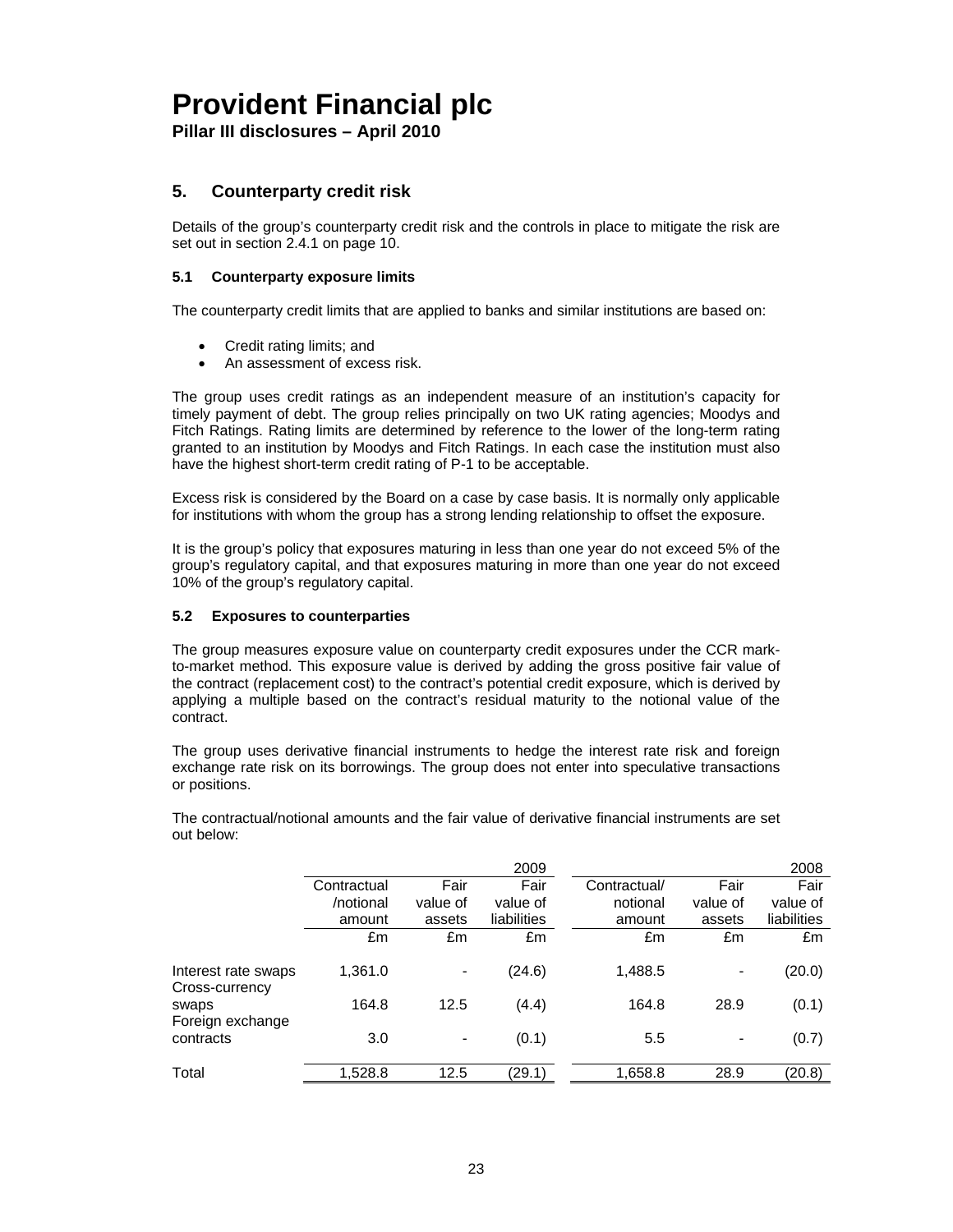**Pillar III disclosures – April 2010** 

## **5. Counterparty credit risk (continued)**

Due to the high-quality nature of the group's counterparties, the group does not secure collateral and does not establish credit reserves. The group does not provide collateral to counterparties and there is no requirement to provide collateral in the event of a downgrade in the group's own credit rating (currently BBB+ with Fitch Ratings) or any other circumstances. The group has no wrong-way risk exposures or credit derivative hedges.